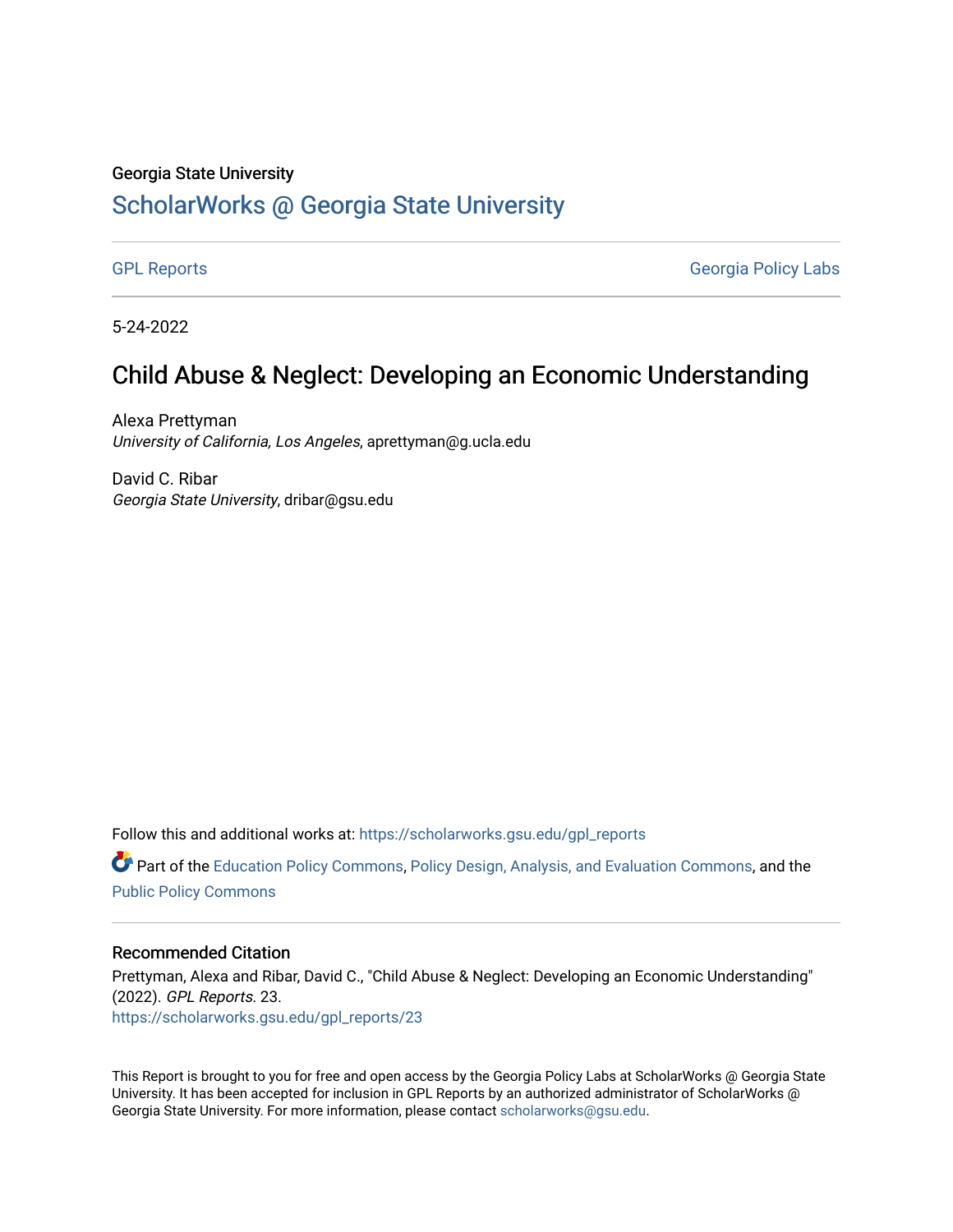

# **GEORGIA POLICY LABS**



# **Child Abuse & Neglect**

Developing an Economic Understanding

Alexa Prettyman and David C. Ribar Child & Family Policy Lab May 2022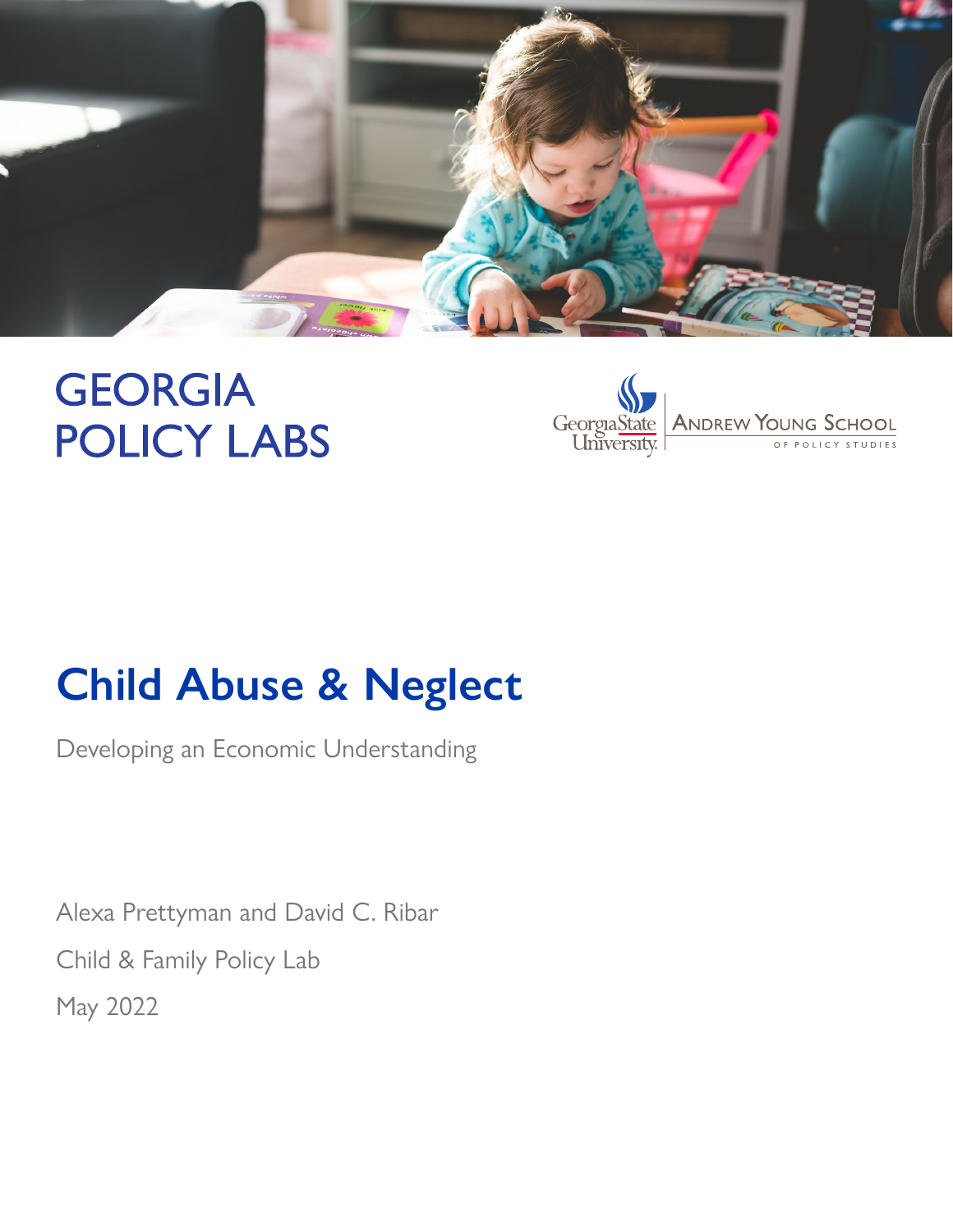### **Context**

Child maltreatment is a prevalent and costly problem. Millions of children worldwide experience some form of parental maltreatment, and it has lasting consequences, costing society trillions of dollars. Developmental psychologists, family researchers, sociologists, and medical researchers have studied child maltreatment extensively. Increasingly, economists are contributing to our understanding.

## **This Report**

This report examines child maltreatment and child maltreatment research through an economic lens, building on theoretical approaches for conceptualizing how different types of maltreatment occur. It describes available data sources. It reviews the incidence of child maltreatment and the evidence on risk factors, consequences, and promising interventions.

## **Key Findings**

- Child maltreatment has lasting consequences, including poor health, delinquency, lower educational attainment, and intergenerational perpetration of maltreatment. These consequences contribute to inequality and reduce the effectiveness of other social investments.
- Theoretical economic models have examined maltreatment through rational-choice approaches that either include maltreatment as an instrumental outcome or consider it as an under-investment in child quality. New models that consider maltreatment as an expressive outcome, possibly associated with stress and a loss of control or as inappropriate parenting, are needed.
- Many administrative and survey datasets are available to study child maltreatment. The National Data Archive on Child Abuse and Neglect is an especially valuable resource. Each type of data has limitations. Administrative data usually only include incidents and allegations of maltreatment that have been reported to authorities; maltreatment rates in these data can vary because of different definitions, reporting processes, and child welfare policies. Survey data are subject to purposeful and inadvertent reporting errors.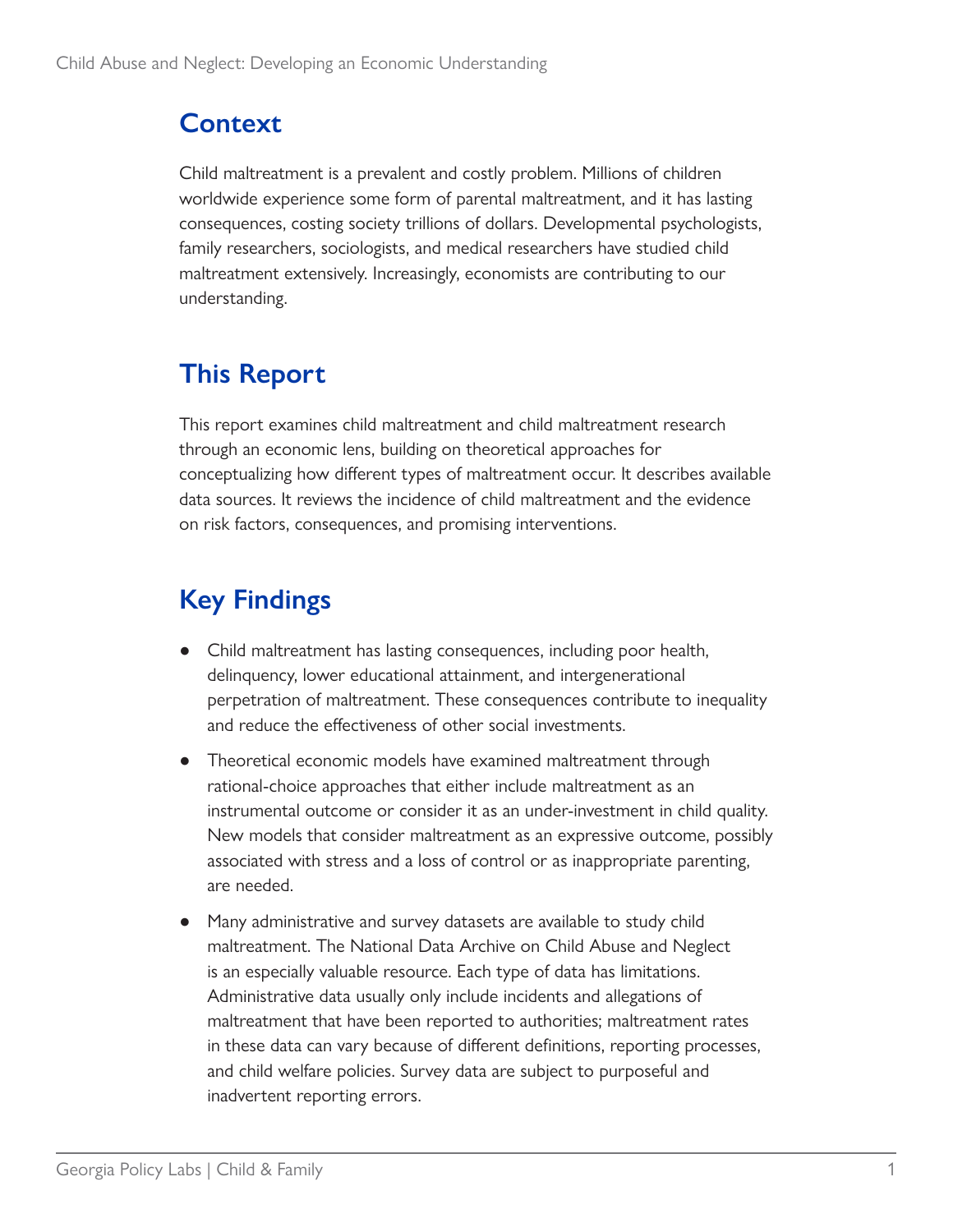- State administrative data are becoming increasingly important as these data can be linked to other administrative data to measure additional causes and consequences of child maltreatment, such as educational attainment, health, employment, delinquency, and welfare participation.
- Many risk factors for child maltreatment have been identified. The evidence is especially strong for parental substance abuse, a history of being abused, and depression and moderately strong for family stresses and poverty. Much of the evidence is associational.
- Two types of interventions have been found to be effective in improving child safety: home-visiting programs for new or expecting parents and intensive trauma-informed services for children who have experienced maltreatment.

#### **Introduction**

Child maltreatment is pernicious and pervasive. In the United States, 4.4 million allegations of child abuse or neglect involving 7.9 million children were reported to authorities in fiscal year 2019, and 656,000 children were determined to be maltreated (U.S. Children's Bureau, 2021). The United States is not an outlier; across several high-income countries, Gilbert et al. (2009) estimated that 4% to 16% of children were physically abused each year and about 10% were neglected or emotionally abused. Child maltreatment is immediately harmful and damaging. It can also have lasting consequences, including effects on physical and mental health, delinquency and criminality, drug and alcohol abuse, risky behaviors, and the intergenerational perpetration of maltreatment (Gilbert et al., 2009; National Research Council, 2014). Peterson et al. (2018) estimate that the annual economic burden from child maltreatment in the United States is \$2 trillion.

Developmental psychologists, family researchers, sociologists, and medical researchers have studied child maltreatment extensively. Increasingly, economists are contributing to our understanding. The economic analysis of maltreatment poses many challenges. Economists have struggled to incorporate maltreatment—the infliction of a bad—into their standard rational-choice models of household behavior, which generally posit the maximization of wellbeing and altruistic, rather than malevolent, preferences. As with other social scientists, economists must contend with incomplete and selectively reported data on maltreatment. They also face difficulties—but bring tools and insights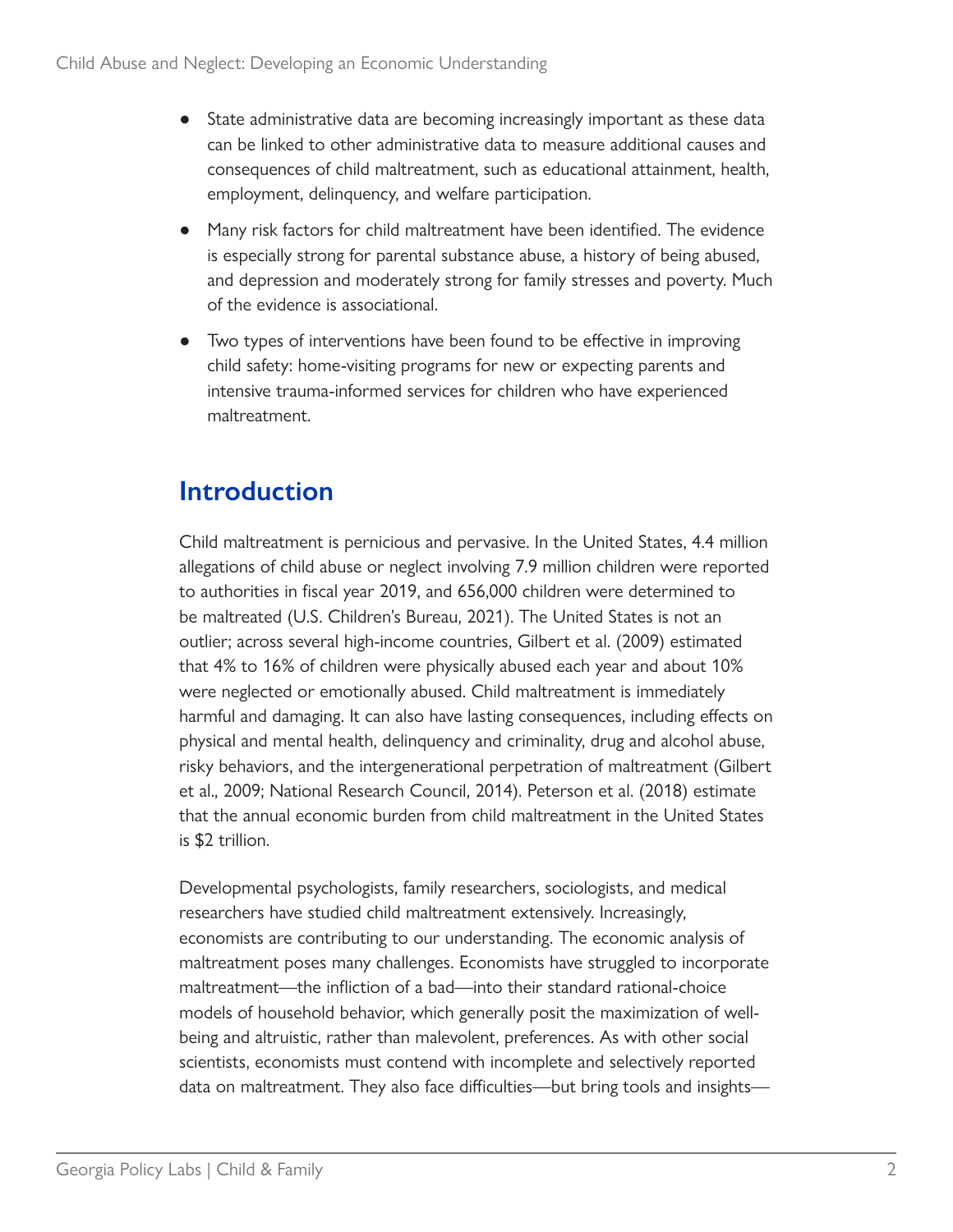in developing causal evidence regarding the determinants and consequences of maltreatment.

This report examines child maltreatment through an economic lens. It discusses different types of maltreatment, as these likely have different causes and consequences. It reviews data sources that have been used for research and summarizes information about the incidence of maltreatment. It considers alternative theoretical approaches for conceptualizing how maltreatment occurs, giving special attention to gaps in economists' frameworks. It also reviews evidence on the causes, consequences, and possible preventive measures for maltreatment.

### **What Is Child Maltreatment?**

Child maltreatment is a broad term that is used to describe several forms of behavior that actually or potentially harm children. The World Health Organization (2020) describes maltreatment as including

> all types of physical and/or emotional ill-treatment, sexual abuse, neglect, negligence and commercial or other exploitation, which results in actual or potential harm to the child's health, survival, development, or dignity in the context of a relationship of responsibility, trust, or power.

The prevailing federal legislation in the United States, the Child Abuse Prevention and Treatment Act (CAPTA, P.L. 100–294), similarly defines child maltreatment as abuse and neglect that includes

any recent act or failure to act on the part of a parent or caretaker which results in death, serious physical or emotional harm, sexual abuse or exploitation… or an act or failure to act, which presents an imminent risk of serious harm (U.S. Children's Bureau, 2021).

Within the United States, each state's child welfare and legal systems have definitions for investigating child maltreatment, protecting children, and prosecuting perpetrators.

As the definitions indicate, maltreatment incorporates several distinct elements of abuse and neglect. Physical abuse refers to a non-accidental physical injuring of a child; some states extend the definition to include threats to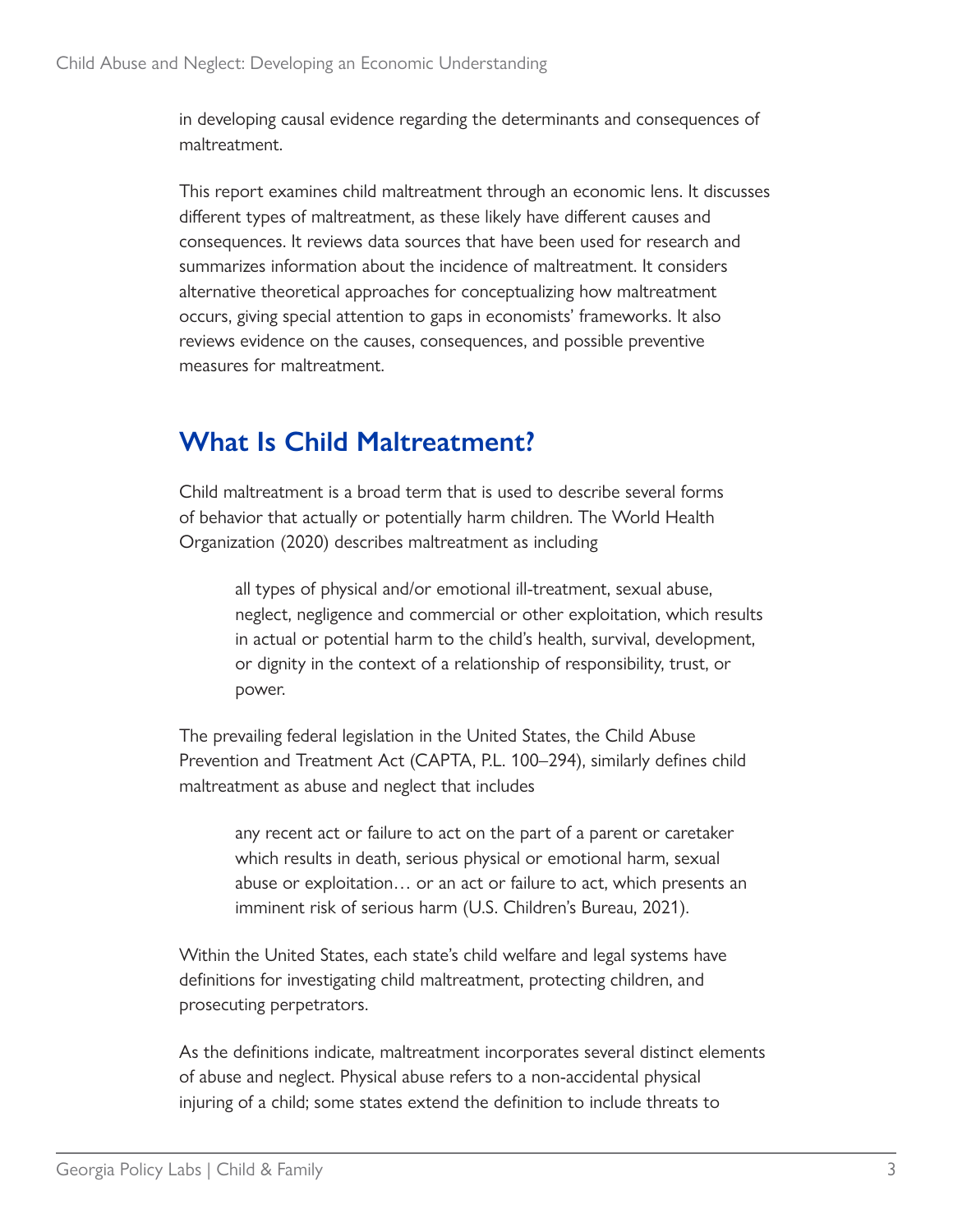inflict physical injury. Sexual abuse refers to sexual conduct with a child, the simulation of sexual conduct for pornography, or sexual exploitation of a child, including sex trafficking. Emotional abuse refers to the non-accidental infliction of emotional or psychological injury. Neglect refers to a failure to provide age-appropriate care, goods, or supervision to a child. Neglect can be further decomposed into neglect of children's physical needs, emotional needs, schooling needs, and other needs. Roughly speaking, abusive behaviors tend to be acts of commission, while neglectful behaviors tend to be acts of omission. However, there are exceptions. For example, an extreme form of neglectabandonment—is an act of commission.

Economists are not always careful in their descriptions of maltreatment, sometimes using the terms maltreatment and abuse interchangeably or not distinguishing among different types of abuse. Although all types of maltreatment are harmful, they have different causes and arise in different situations. An analysis or model for one type of maltreatment may not be appropriate for another.

Differences across states and changes within states over time in their legal definitions of abuse and neglect greatly complicate research, especially research based on administrative reports. For example, the Child Welfare Information Gateway's (2019) catalog of state laws indicates that eight states exclude threats of physical harm from their definitions of reportable abuse, and two states exclude emotional abuse. These differences reduce the comparability of data in cross-state research.

### **Data**

The National Data Archive on Child Abuse and Neglect (NDACAN), supported by the U.S. Children's Bureau, houses administrative and survey child maltreatment data for the United States. The data are the source of annual official reports in the United States, including the annual *Child Maltreatment* report (see, e.g., U.S. Children's Bureau, 2021). The data can also be used to examine trends, risk factors, and the impact of policy on child maltreatment. The administrative data include report-level details on maltreatment, when and by whom the report was made, who was involved, and the disposition. The survey data available through NDACAN follow up with children, youth, and families who have been involved with the child welfare system. This section describes these and other data, describes their benefits and limitations, and provides examples of uses.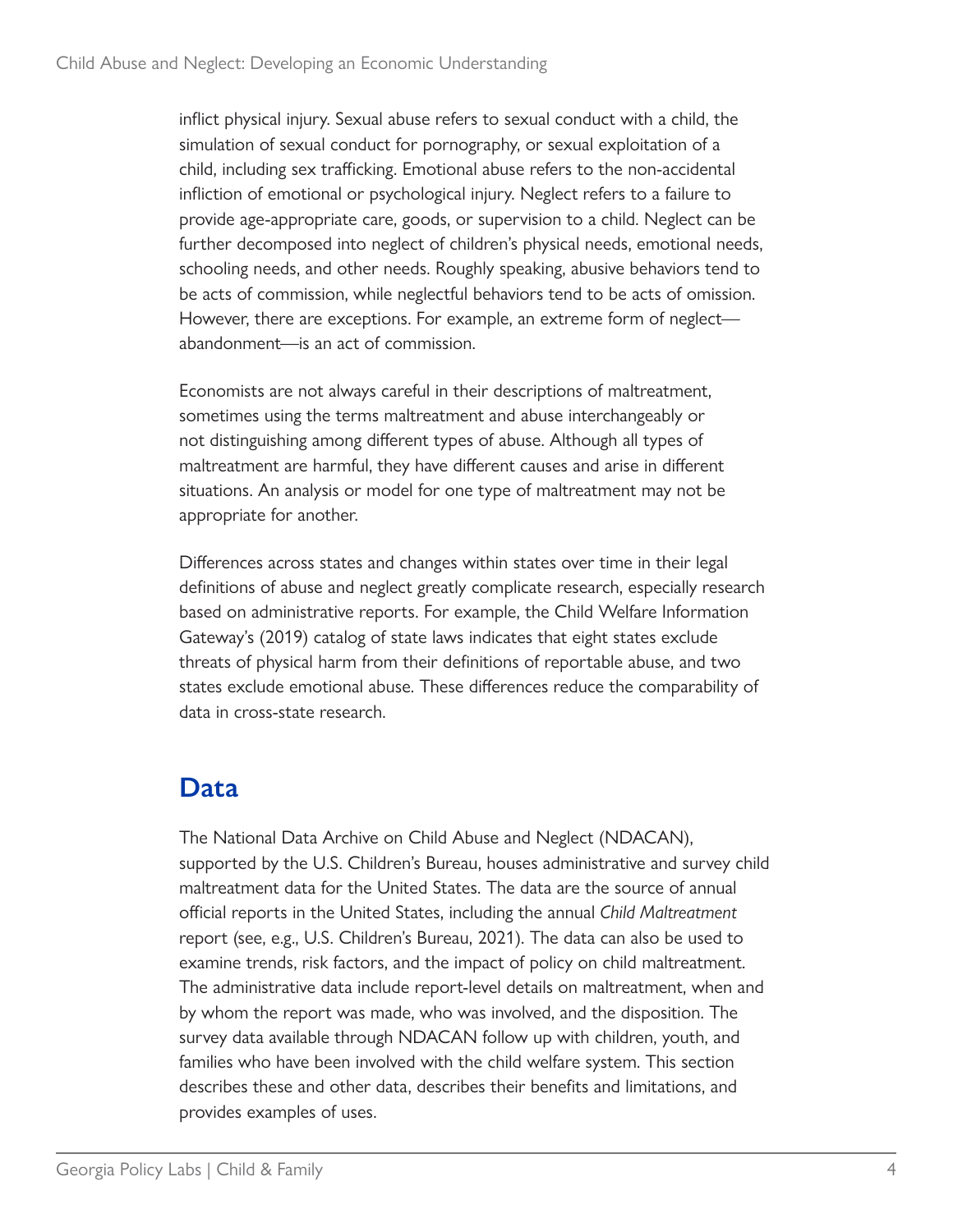A key NDACAN data resource is the National Child Abuse and Neglect Data System (NCANDS), which has been used in more than 200 studies. NCANDS is a federally-sponsored, national data collection system that contains details about every child-level report of maltreatment submitted to a state agency. States are not required to participate, but as of 2002, the majority have contributed data as their participation is tied to federal funding. Since 2012, all 50 states plus the District of Columbia and Puerto Rico have submitted data to NCANDS, meaning that NCANDS currently provides the universe of reported cases across states. NCANDS consists of two files: a state-level "agency" file that contains aggregate data on maltreatment reports that are made and services that are provided within a state and a report-level "child" file that contains information on each individual maltreatment report that was screened in by the state agency for either investigation or to receive a service. The agency file includes the total annual number of maltreatment reports, reports that are screened out, types of reports, agency staff, children and families receiving services, and other characteristics. The child file, which is available to researchers on a restricted basis, provides report-level details about the alleged maltreatment, including location, date, type of maltreatment, reporting personnel, perpetrator's relationship, disposition, victims, and followup services. The child file also has measures that can be used as covariates and controls, including demographic information, household characteristics, and risk factors, such as alcohol and drug abuse, domestic violence, financial problems, inadequate housing, public assistance, and caregiver disability. In addition, the structure of the data allows children to be linked longitudinally, so researchers can examine multiple incidences of maltreatment.

NCANDS provides many advantages to researchers examining predictors of child maltreatment, the impact of policy on child maltreatment, and the reporting-to-substantiation process, and the data can be used many ways. For example, Paxson and Waldfogel (2002) used the National Center on Child Abuse and Neglect data, NCANDS's predecessor, to investigate the impact of work and welfare on child maltreatment. More recently, Bullinger et al. (2021) used the data to investigate the connection between income mobility and child maltreatment; Prettyman (2021) examined how changes in the list of mandatory reporters impacts child maltreatment reporting, and Raissian and Bullinger (2017) analyzed the impact of minimum wage on child maltreatment.

One drawback of the NCANDS data is that there is tremendous heterogeneity in outcomes across states and over time, owing to different definitions of maltreatment, reporting tools and procedures (e.g., the introduction of telephone hotlines and web reporting), screening rules, and substantiation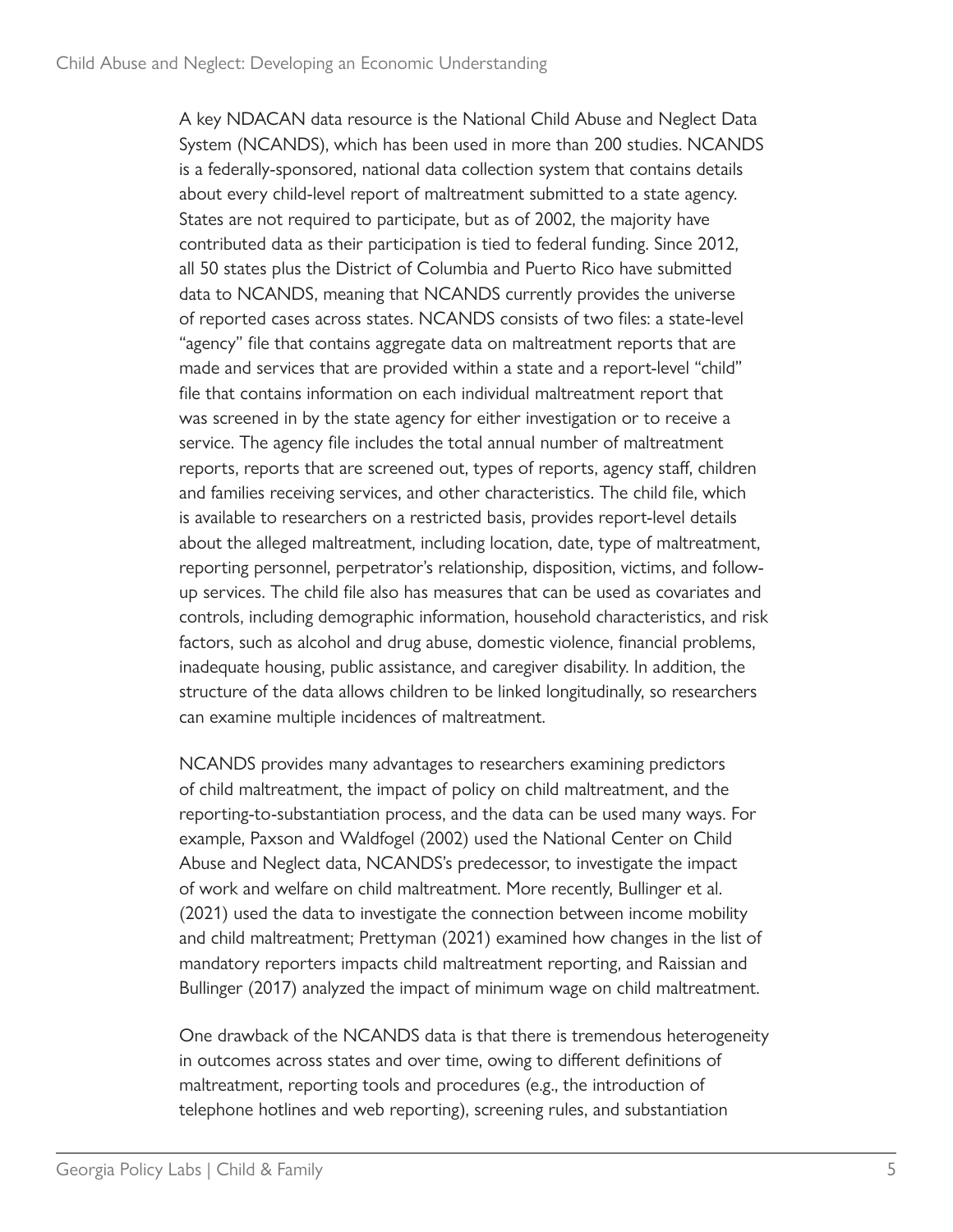processes. For example, the proportion of maltreatment cases that were substantiated in Georgia plummeted 63% from 2015 to 2019, while the proportion in Montana doubled over these years (U.S. Children's Bureau, 2021). These enormous shifts were mainly due to procedural changes rather than the underlying rates of maltreatment. Procedural heterogeneity makes it difficult to understand the trends in the true level of maltreatment across states and over time resulting from national-level shocks, such as a recession, and other policy responses.

Other drawbacks of the NCANDS data are that they have limited sets of controls, have few measures of subsequent child or family wellbeing outcomes, and lack identifiers that would allow them to be linked to other administrative data. As a result, there is no information about subsequent outcomes for involved children and youth, like their education or health, so these data are not a good source for examining the developmental consequences of maltreatment. Put another way, the data limit the ability of researchers to examine maltreatment as an explanatory variable.

States can fill this void by linking their own administrative data from different departments and sources, and Putnam-Hornstein et al. (2013) have described several promising opportunities. For example, in Michigan, Ryan et al. (2018) linked individual-level child maltreatment and education data to investigate the impact of maltreatment on cognitive achievement, and in California, Putnam-Hornstein et al. (2015) linked birth and Child Protective Services (CPS) records to investigate the prevalence of intergenerational maltreatment among teen mothers. Another advantage of state data is that they can be examined at smaller geographic levels than NCANDS data, which omits detailed geographies below the county level for confidentiality reasons. Many states, including California, Colorado, Georgia, Florida, Illinois, Indiana, Michigan, and New York, have made their administrative data available to researchers; however, confidentiality and data-sharing laws can limit access and use.

Another data resource at the NDACAN, the National Incidence Study (NIS), can be used to overcome the selectivity and reporting idiosyncrasies of the NCANDS. The NIS is a congressionally-mandated collaborative between child welfare agencies, hospitals, schools, and police departments across the country that includes reports from all these sources and more accurately captures the total incidence of child maltreatment. However, these data are only collected every five to ten years. Canada has a similar data source, the Canadian Incidence Study (Esposito et al., 2020).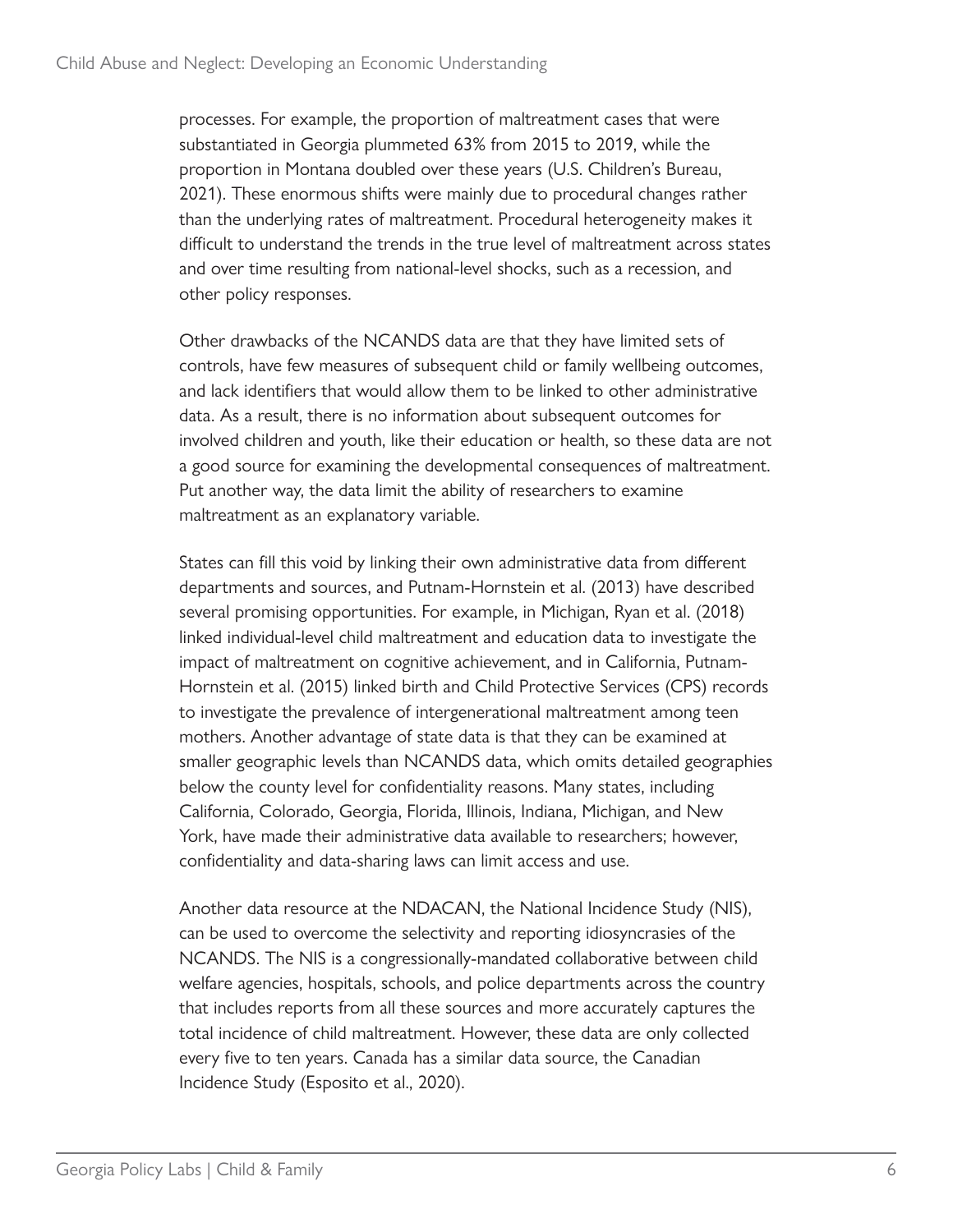Survey data provide a way to study child maltreatment with much richer sets of controls and outcomes. The NDACAN houses two surveys—the Longitudinal Studies on Child Abuse and Neglect and the National Survey of Child and Adolescent Well-Being—that use children who were involved with child welfare agencies as their sampling frames. Several other general-purpose household surveys ask information about child maltreatment or related behaviors. For example, the Fragile Families and Child Wellbeing Survey (Fragile Families) was designed to investigate how childbearing influences family formation, especially among unmarried and low-income parents, and the Child Development Supplements of the Panel Study of Income Dynamics were designed to study human and social capital formation in a general sample of children. Outside of the United States, Hillis et al. (2016) catalog population-based surveys that measure violence against children. Over 50 countries have surveys that provide estimates of exposure to violence, and eight countries have surveys that address recent experiences with violence.

General-purpose surveys are not subject to the same selection issues of administrative or administratively-derived data processing. Importantly, they therefore can be used to investigate the individual risks of being maltreated. However, survey information on maltreatment might be subject to misreporting, social desirability bias, and recall bias because they rely on parents self-reporting on their behaviors and disciplinary actions. In addition to legal and social incentives to misreport, respondents may simply misremember incidences or misinterpret meanings of abuse and neglect. Moreover, infants and young children are not capable of self-reporting. This is problematic because they appear to be at the highest risk of maltreatment (U.S. Children's Bureau, 2021).

Another advantage of survey data is that they include questions beyond the incidence of child maltreatment, about family structure and relationships, for example. These rich data provide other covariates to examine causes and consequences of maltreatment. For example, Hamby et al. (2010) and Finkelhor et al. (2019) used the National Survey of Children's Exposure to Violence (NatSCEV) to investigate the association between intimate partner violence and child maltreatment, and Fletcher and Schurer (2017) used the National Longitudinal Study of Adolescent to Adult Health (Add Health) to examine how adverse child experiences (including maltreatment) influence adulthood personality. However, often sample sizes in surveys are modest, ranging from 1,300 to 5,800 children. Add Health is the largest survey, with a sample size of 15,701 children surveyed in the waves that included questions about care and maltreatment by adults. In addition, few surveys have a complete set of questions that cover all dimensions of maltreatment or that directly cover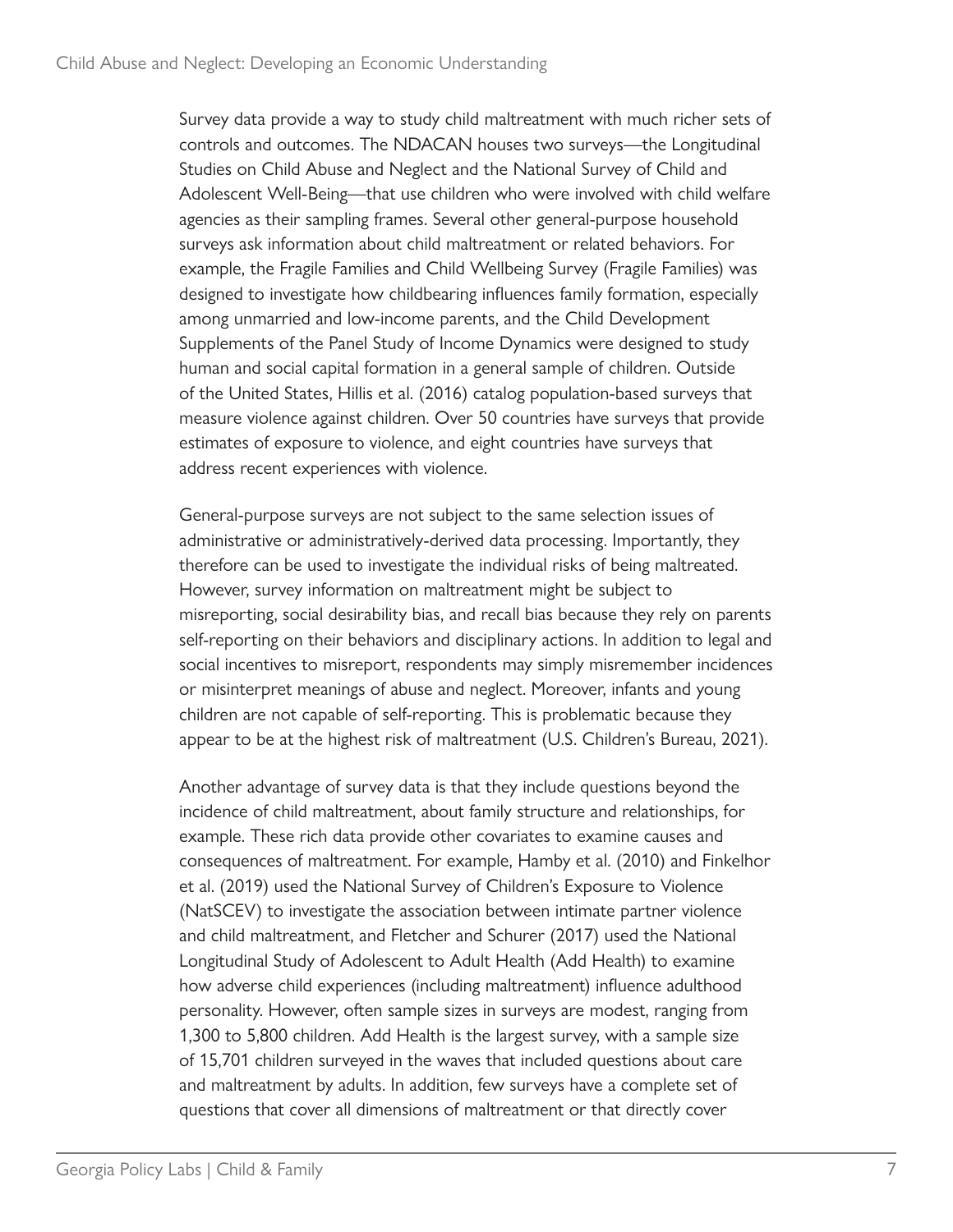maltreatment. Usually, they just provide a few measures, often proxies for maltreatment, such as spanking. For example, Brooks-Gunn et al. (2013) used Fragile Families and showed that hardships brought on by the Great Recession were associated with increased spanking.

#### **Incidence of Child Maltreatment**

Over 7 million children are referred to CPS each year in the United States, and the number of referrals has been increasing over time (U.S. Children's Bureau, 2021). The referral rates range from 17.1 referrals per 1,000 children in Hawaii to 171.6 in Vermont. There is considerable heterogeneity in the referral rate across states with no clear pattern. Of the children referred to CPS, just under half (44%) are involved in a report that gets investigated. The proportion of referrals that are screened out also varies considerably across states. For example, South Dakota screens out as many as 84% of their referrals, and Alabama screens out as few as 2%. The change in the victimization rate from 2015 to 2019 ranges from a decrease of 65% to an increase of 100% across states. Like the referral rate, there is no clear pattern; neighboring states and states of similar political affiliations have different trends.

Nationally, over 650,000 children are found to be victims of child maltreatment in the United States; 380,000 receive post-response services and 142,000 receive foster care services. Child maltreatment victimization has steadily declined over the last three decades from 12 victims per 1,000 children in 1990 to nine per 1,000 children in 2019 (Finkelhor et al., 2018; U.S. Children's Bureau, 2021). This decline is driven by declines in physical and sexual abuse, while neglect rates have persisted (Finkelhor et al., 2018). Bullinger et al. (2020) attribute this pattern to a lack of understanding the causal mechanisms of neglect. Despite considerable declines in abuse victimization, more than 1,500 children die each year from abuse and neglect. Child maltreatment is also a persistent problem world-wide. Gilbert et al. (2012) document the (lack of) progress that has been achieved in reducing child maltreatment across six developed countries.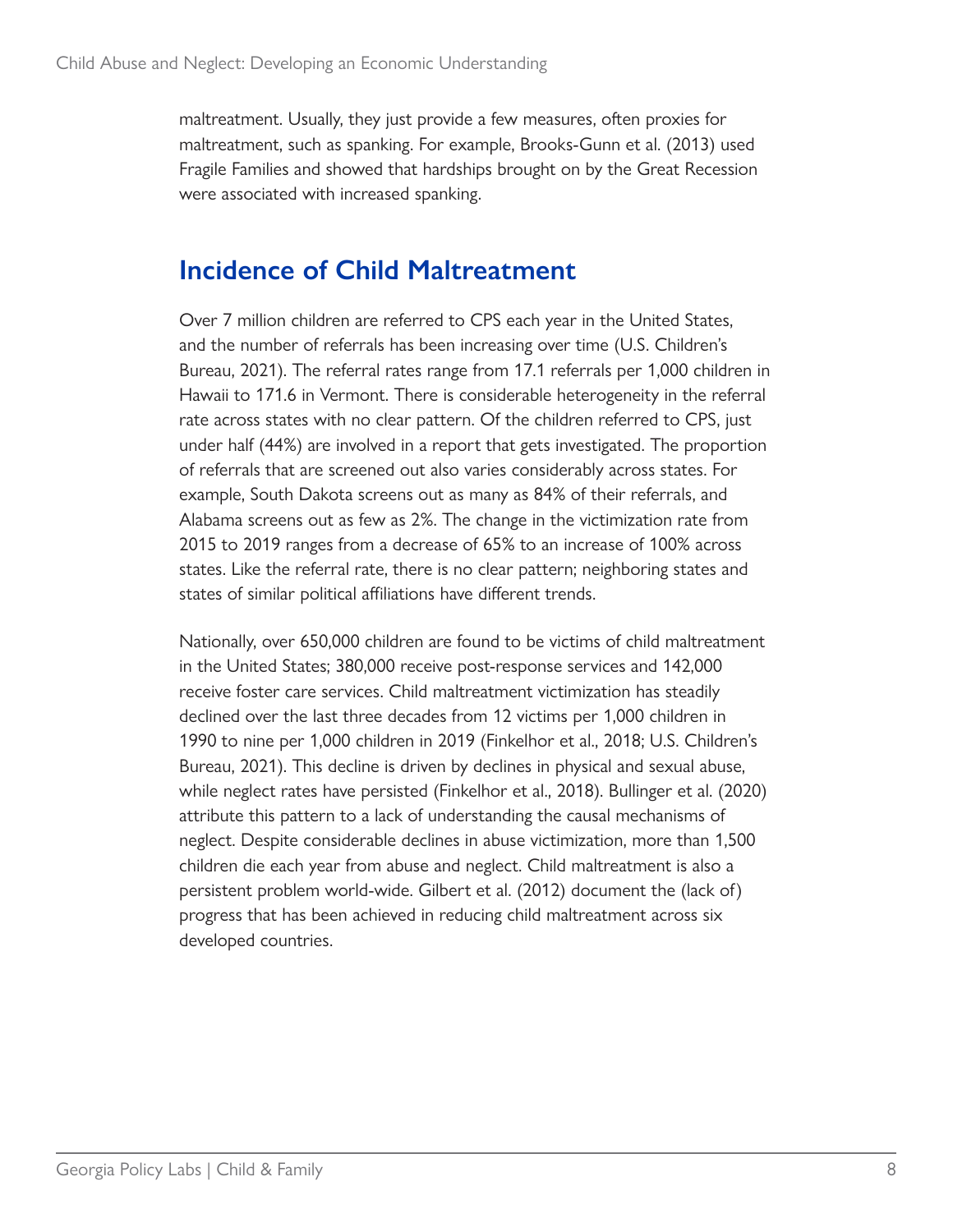#### **Conceptualizing Child Maltreatment**

To conceptualize why child maltreatment occurs and under what circumstances, we first need to identify who is involved. Maltreatment necessarily involves one or more perpetrators and one or more victims. Conceptualizations would explain why perpetrators would act in this way, making characteristics of perpetrators relevant. Characteristics of the victim would also be relevant, as some children, such as infants, might be more vulnerable than others. We would further need to consider the relationship between the perpetrator and child. For maltreatment from caregivers, the perpetrator and victim would live together within a family or household which is situated within a community, institutional, economic, and social context. Thus, the conceptualization should include characteristics about relationship, family/household, and contexts.

Belsky (1980) developed an integrated conceptualization that incorporated all these elements. His model combined elements of developmental theories of the caregiver with ecological theories (e.g., Garbarino, 1977) that considered the interactions with the child, the family/household system, and the external environment at the community and broader levels. Human development models have further considered how the external environment acts through personal and family characteristics, such as parental inexperience, parental conflict, and child difficulties (e.g., Baumrind, 1994), and how family stresses work through these processes (e.g., Warren & Font, 2015). Models from developmental and family researchers tend to be comprehensive but stated without formal mathematics.

In contrast, economists have developed formal models of child maltreatment based on rational-choice principles. Their models have followed two general approaches. The first approach has focused on abuse (usually physical abuse) and modeled that abuse as an instrumental good—that is, as something that has direct or indirect value to the perpetrator. Markowitz and Grossman (1998) proposed a framework based on crime models in which caregivers have direct preferences over committing violence, and those preferences may be affected by alcohol consumption. Their framework does not explain why caregivers hold these preferences or carefully consider the behavior or reactions of the child. Akabayashi (2006) and Weinberg (2001) have addressed these shortcomings through principal-agent models in which parents value the development and behavior of their children and use corporal punishment as a disciplinary device, with child abuse being an extreme form of punishment. In these models, parents abuse children because they have unrealistically-high expectations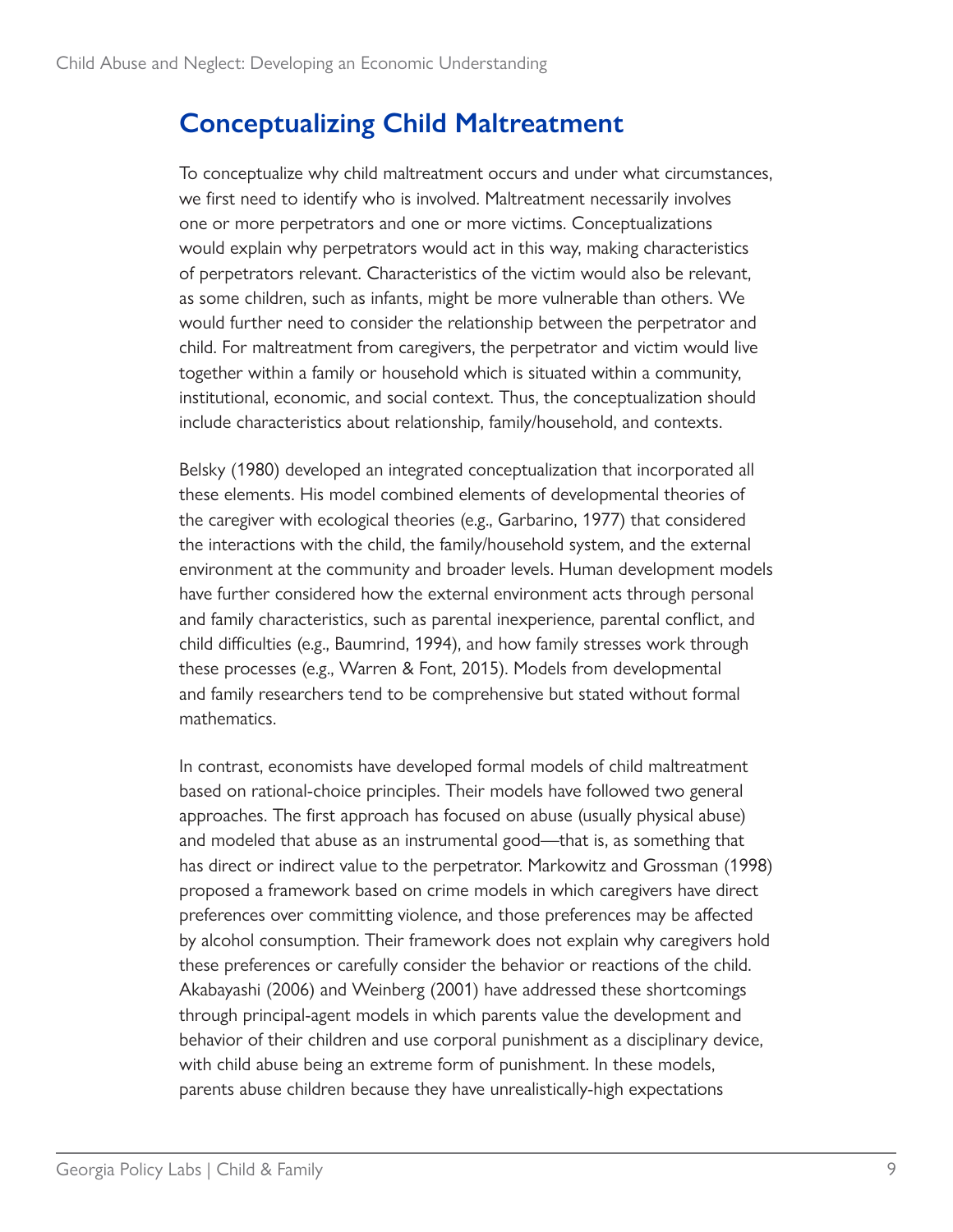for them or because they lack the resources to provide monetary or other incentives to encourage wanted behaviors.

The second economic approach has been to analyze maltreatment through standard household production models of child "quality." For example, Seiglie (2004) examined maltreatment through a child quality-quantity framework. In these models, child maltreatment results from low levels of household investment or is viewed as a low-quality outcome. This framing is consistent with some forms of neglect but not with abuse.

Neither economic approach addresses maltreatment as bad or incorrect parenting. Cobb-Clark et al. (2019) have recently developed a model that may be helpful. They extend the household production framework to incorporate goods, parental time, and parenting approaches, such as parental warmth and consistency, into production of child quality. They conjecture that parenting approaches require inputs of effort that are distinct from other time inputs and that low levels of resources or family stresses can interfere with parents' ability to contribute that effort.

Another shortcoming of the economic models is that they consider maltreatment as instrumental and rational rather than as something that is expressive or that results from a loss of control. Card and Dahl (2011) found strong evidence for expressive family violence by studying the rates at which men physically abused their partners following unexpected losses by local professional football teams. They hypothesized that these unexpected losses could add to stress and create uncontrolled bursts of anger that resulted in violence. Their findings align with elements of the family stress approach.

### **Risk Factors**

Research has uncovered scores of characteristics that are associated with higher risks of children being maltreated. The Child Welfare Information Gateway (2022) categorizes the risk factors into six groups: parent or caregiver factors, child factors, family factors, community or environmental factors, factors for recurrence, and co-occurring factors. Unfortunately, the evidence regarding risk factors comes from many studies, which not only vary in their findings but also in their populations and samples, the types of maltreatment they examine, the risk factors they include as explanatory variables, and other methodological elements. To systematically evaluate these findings, Stith et al. (2009) conducted a meta-analysis of 155 comparison-group studies of child physical abuse and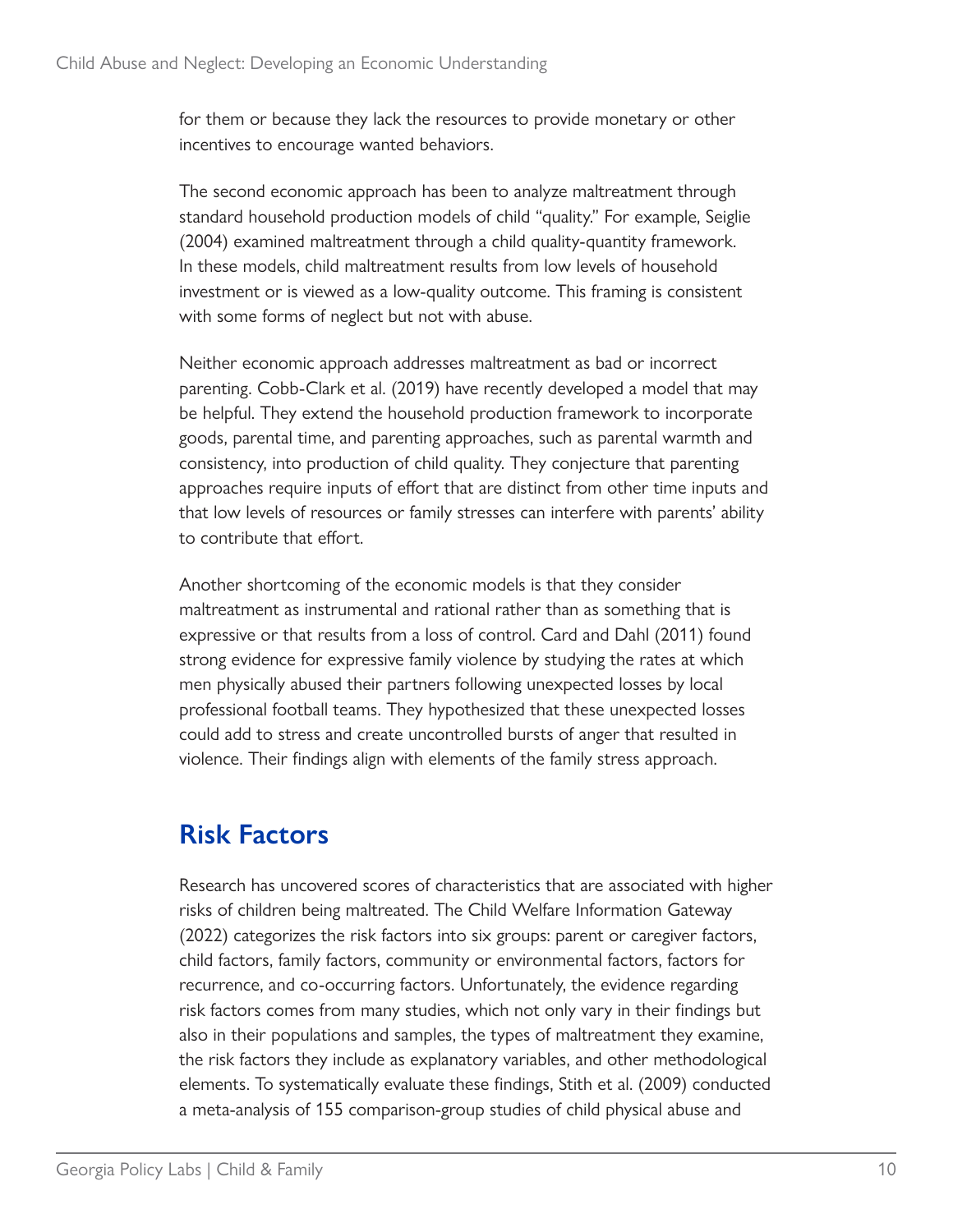neglect that included 39 potential risk factors. They uncovered statisticallydistinguishable associations for nearly all the risk factors. When they considered the sizes of the associations, they found that parental anger or high reactivity, family conflict, and problems with family cohesion were especially strong risk factors for physical abuse and that poor parent–child relationships, parents who perceive their child as a problem, parental stress, parental anger or high reactivity, and parental self-esteem were especially strong risk factors for child neglect. Economic factors, such as parental unemployment and low socioeconomic status, were moderately associated with physical abuse and neglect.

The National Research Council (2014) reviewed studies and more carefully considered the *quality* of the evidence regarding risk factors. They assessed that the evidence was strongest for three characteristics of parents: parental substance abuse, a history of being abused, and depression. They also assessed that evidence regarding the roles of family stresses and poverty was moderately strong. In a review focusing on economic determinants, Berger and Waldfogel (2011) similarly found that low levels of resources raised the risks of maltreatment and especially of child neglect. Their review pointed to evidence from observational studies but also to several social experiments that exogenously altered families' levels of public assistance and led to changes in maltreatment. Bullinger et al. (2021) have additionally discussed quasiexperimental evidence on income effects from United States studies that examined changes to the Earned Income Tax Credit and minimum wage regulations.

Baumrind (1994) reviewed evidence regarding the mechanisms of how economic circumstances and other aspects of families' social contexts can result in maltreatment. She described how low levels of resources increased stresses for families and increased household conflicts. Parents in these situations tended to rely on more harsh and less consistent parenting. Low resources were also associated with negative parental affect and negative attributions by parents regarding their children's behavior. In her analysis, family conflict, harsh and inconsistent parenting, parental affect, and parental attributions were proximate causes, and resources and the social context were more distal causes.

The evidence regarding causes of child maltreatment comes from observational data, and nearly all of it is developed through non-experimental designs. There are many potential risk factors for child maltreatment, and the relevant factors frequently co-occur. Datasets—particularly administrative sources—often lack direct measures of these factors. This leads researchers to substitute indirect proxy measures for the factors that are actually of interest, such as substituting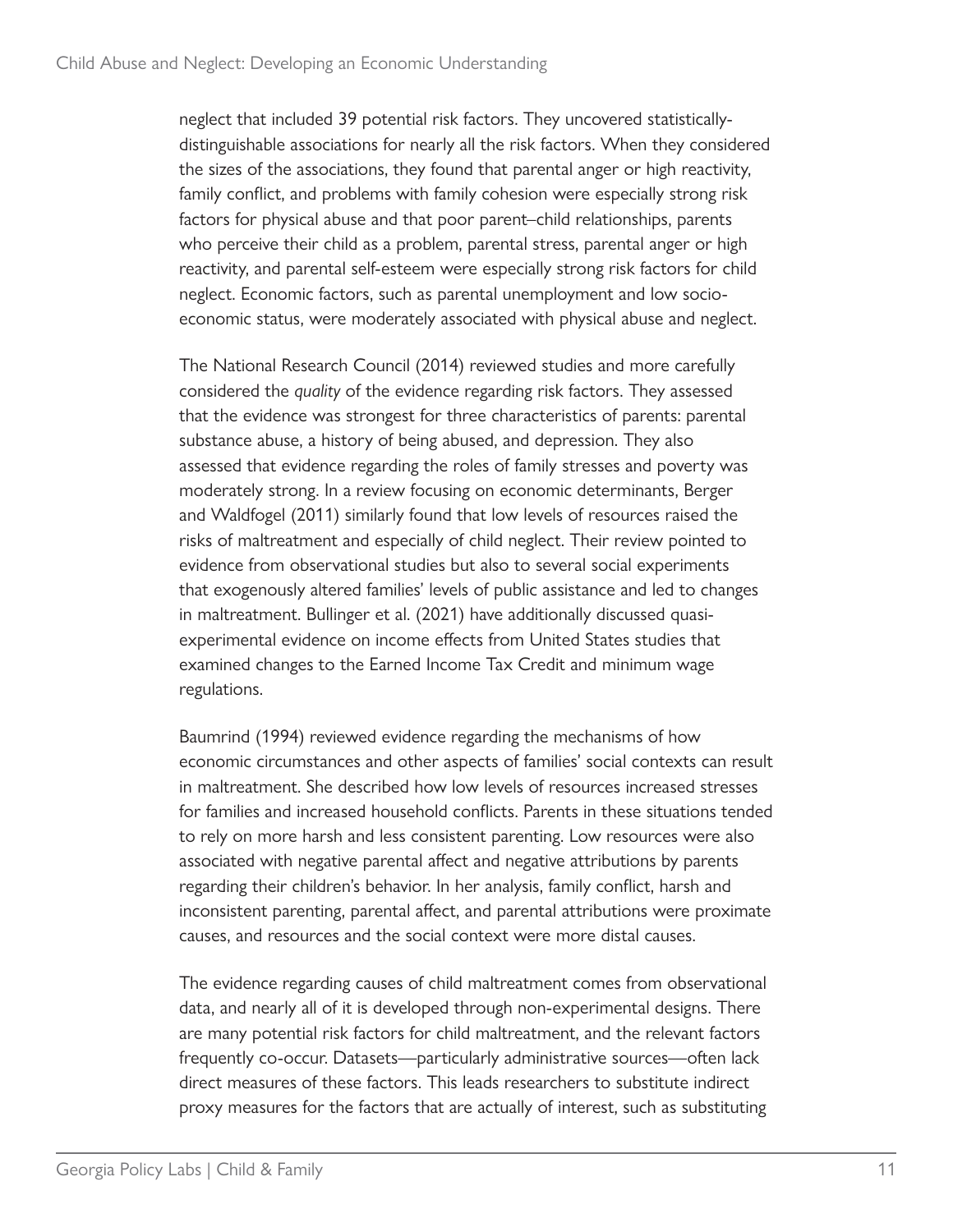county or state economic conditions for a household's economic status. Even with adequate measures, the co-occurrence of factors makes it difficult to isolate one from the others. Additionally, many of the factors are endogenous. Thus, much more research is needed to establish causes. Social experiments involving public assistance and social service programs provide one tool for developing rigorous evidence, and natural experiments involving exogenous changes in policies provide another.

### **Consequences**

Similar methodological challenges affect efforts to determine the consequences of child maltreatment. Maltreatment is a behavioral outcome and tends to co-occur with many other conditions that have consequences for children's development. This complicates the analysis of maltreatment as a cause of other outcomes. Consequences in several domains may also appear long after maltreatment occurs, necessitating that longitudinal data be collected or developed.

Immediate and indisputable consequences of maltreatment include the physical injuries suffered by children, including fatal injuries. In fiscal year 2019, the U.S. Children's Bureau (2021) estimated that 1,840 American children died from abuse or neglect, or about 2.5 for every 100,000 children. Infants were at especially high risk with a fatality rate that was 10 times higher than other children. Among the children with non-fatal injuries, Peterson et al. (2018) reported that the average short-term medical cost was just over \$35,000 per victim.

Gilbert et al. (2009) evaluated research on other consequences of child maltreatment. Focusing on the studies in which maltreatment was reported or recorded prospectively, they concluded there is strong evidence that maltreatment increases post-traumatic stress disorder (PTSD), behavioral problems in childhood and adolescence, obesity, and criminal behavior. They also concluded that there is moderate evidence that child maltreatment lowers educational achievement and employment opportunities and increases depression, suicide attempts, and sex work. The National Research Council (2014) also concluded that there are consequences for physical health, psychological well-being, neurological development, relationship skills, and risky behaviors. They further found that the consequences are worse the longer children are maltreated.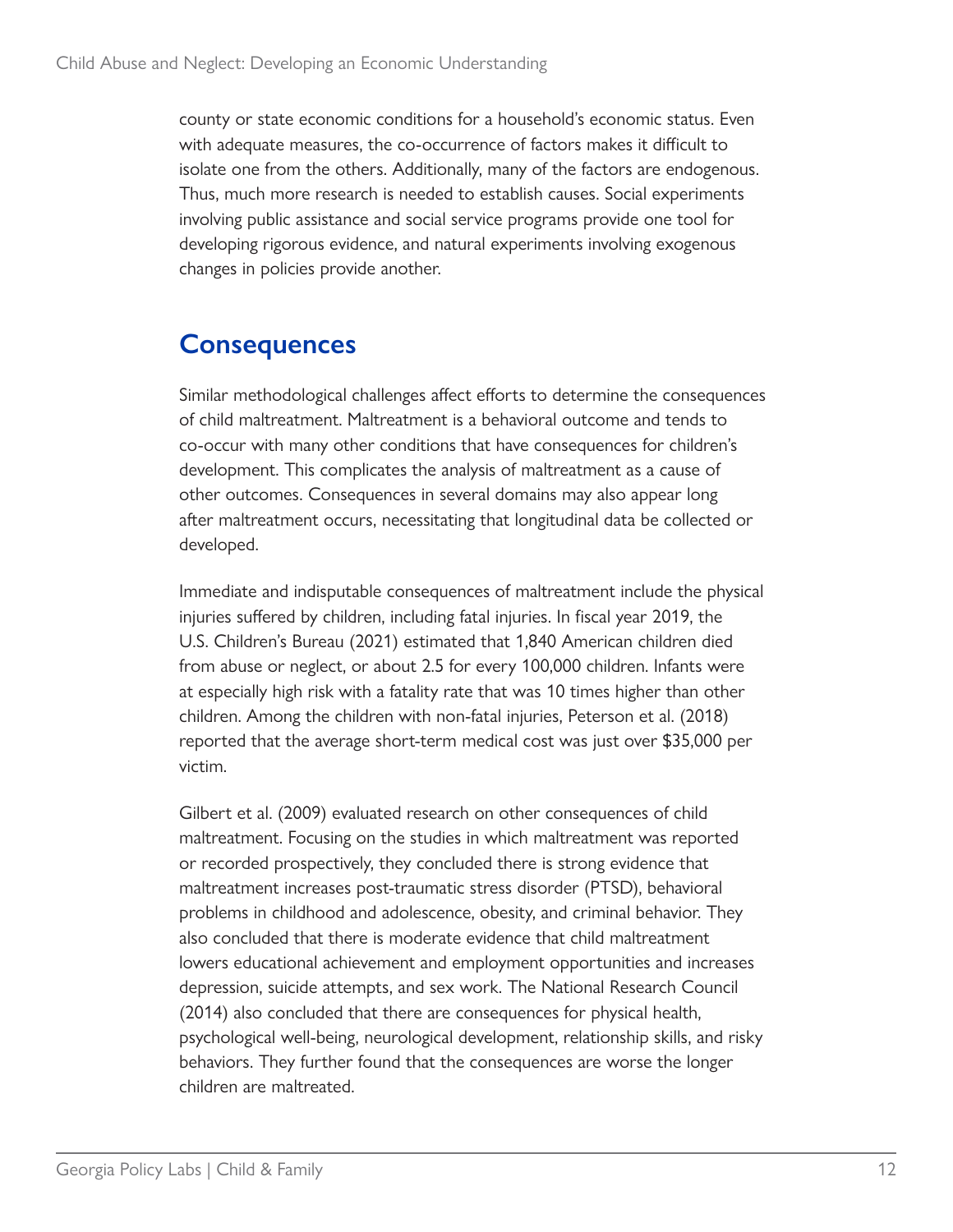Beyond the direct implications for children's well-being, Berger and Waldfogel (2011) have raised two additional economic arguments regarding why policymakers should address child maltreatment. The first argument is that maltreatment contributes to inequality. Maltreatment and its consequences are experienced by some children but not others, leading to an unequal distribution of the burden of maltreatment. Moreover, the higher incidence of maltreatment among children in households experiencing disadvantage, coupled with the educational and occupational consequences of maltreatment, likely contributes to intergenerational inequality. The second argument is that maltreatment reduces the efficiency and effectiveness of other social investments. Society invests substantial amounts in children's education and health care investments that may be undermined or negated by maltreatment.

#### **Policies and Interventions**

Economists around the world have become increasingly interested in the role mandatory reporters play in detecting child maltreatment (e.g., Fitzpatrick et al., 2020; Cabrera-Hernandez & Padilla-Romo, 2020). This interest was most likely spurred by the drastic decline in reporting during school closures and stay-at-home orders at the start of the COVID-19 pandemic and will undoubtedly persist with the release of the NCANDS 2020 data. Baron et al. (2020) and Prettyman (2021) used real-time data from Florida and Colorado, respectively, to predict the number of unreported allegations because of school closures, using counterfactual rates generated by previous years. Mandatory reporting legislation, such as universal reporting laws, training requirements, and lists of mandatory reporters, is relatively easy to implement and modify. However, there is limited conclusive research, and thus no consensus as to which policies are most effective. Prettyman (2021) investigated how changes in the list of mandatory reporters within a state over time impacted child maltreatment detection. She found modest impacts and provided potential explanations. Mathews and Kenny (2008) conducted a review of mandatory reporting legislation in Australia, Canada, and the United States. They found that mandatory reporting legislation increased the detection of maltreatment; however, it is unclear that this detection translated into improved child wellbeing. It is important to understand how maltreatment is detected, as detection is half of the puzzle in understanding the underlying incidence of child maltreatment.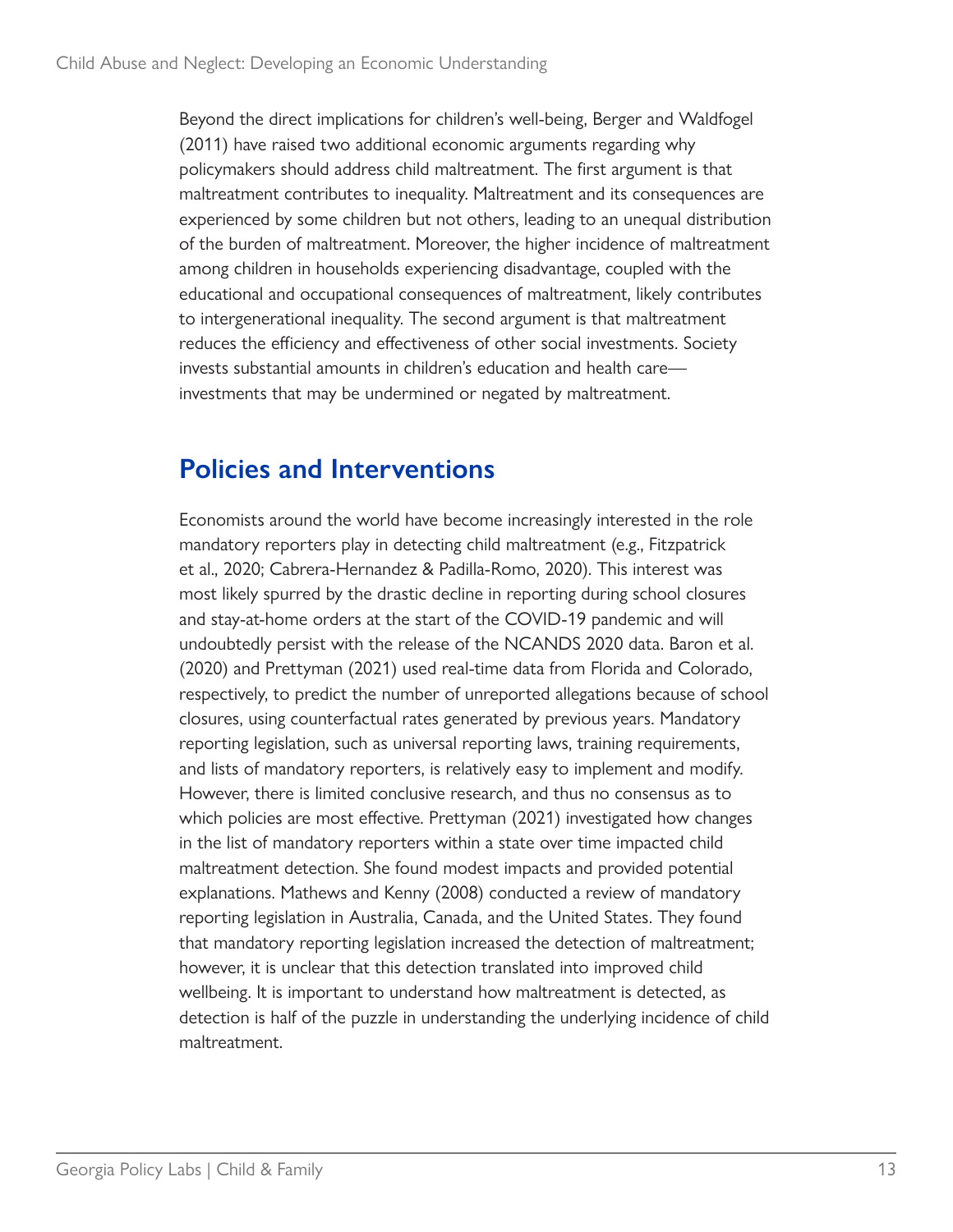A number of interventions have been developed to reduce the incidence of child maltreatment and to improve outcomes for children and in families where maltreatment has occurred. Many of these interventions have been subjected to rigorous experimental analyses, and several appear to be effective. The use of rigorous evidence was also codified into U.S. federal policy through the Family First Preservation Services Act (FFPSA) in 2018. The FFPSA is reforming the child welfare system by directing services towards keeping maltreated children with their families in situations where this is safe and appropriate, rather than being placed out-of-home. The FFPSA further requires that services it funds be shown to be effective, either through existing research evidence or through states conducting rigorous studies of their services. It mandated the creation of a repository, the Title IV-E Prevention Services Clearinghouse, that catalogs the research evidence for different interventions and assesses how well the evidence supports their effectiveness (Abt Associates, 2022).

Several skill-based home-visiting interventions for new and expecting parents have well-supported evidence for preventing child maltreatment. The Nurse-Family Partnership involves regular visits by trained nurses, who help with health practices, parenting skills, and other outcomes, from early pregnancy until the child reaches two years of age. Healthy Families America similarly provides regular visiting services but with trained staff that continue for three years. The Parents as Teachers program provides biweekly or monthly visits by parent educators who teach child development and parenting skills, with services that can last from before birth to entry into kindergarten. In addition to improving child safety, all three programs also appear to lead to better developmental outcomes and better parenting practices. Separately, Gubbels et al. (2019) conducted a meta-analysis of 51 studies of parenting programs that do not involve home-visiting. They concluded that the programs had modest effects in reducing child maltreatment and that the effects did not vary greatly with the duration of services, service setting, or delivery location.

Interventions for children who have already been maltreated need to be different from standard preventive and parenting-skills interventions. Rates of PTSD among maltreated children are very high: Pecora et al. (2009) estimated that the rates are near those of combat veterans. PTSD and other trauma-induced problems affect the ways that children interact with caregivers and their environment and necessitate alternative trauma-informed parenting and treatment approaches (U.S. Substance Abuse and Mental Health Services Administration, 2014), which are increasingly being incorporated into interventions. The Title IV-E Prevention Services Clearinghouse assesses that there is well-supported evidence that two trauma-informed interventions are effective in reducing the need for out-of-home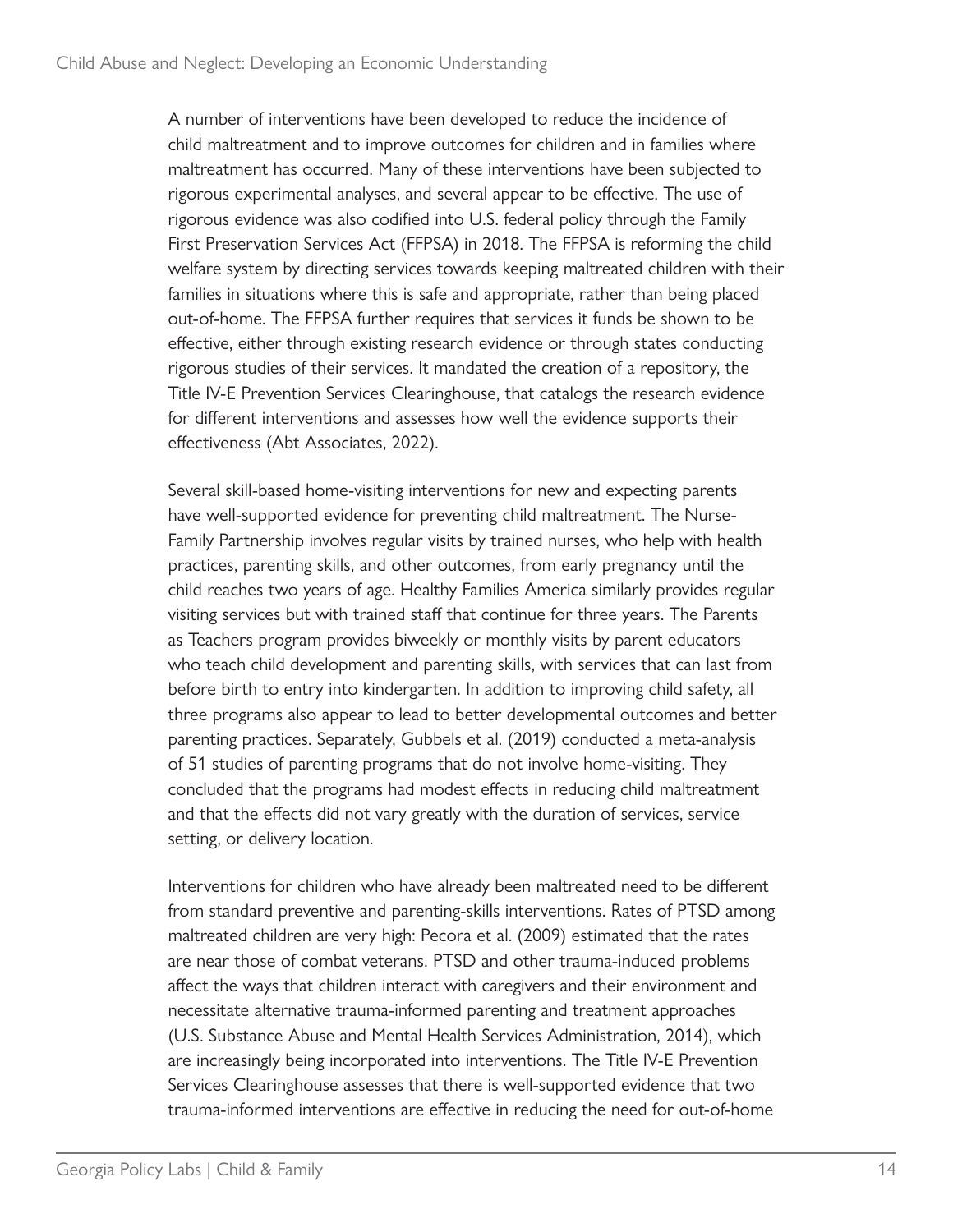placements or helping placed children successfully reunite with their families. The Homebuilders - Intensive Family Preservation and Reunification Services program provides intensive in-home services over a short interval of four to six weeks to children who are at imminent risk of an out-of-home placement. During that interval, therapists provide assessments, cognitive and behavioral strategies, teaching, and other services; a therapist is also available on-call 24 hours a day. Intercept<sup>®</sup> similarly provides comprehensive, intensive services through a family intervention specialist over periods that range from four to nine months. The program also has on-call support 24 hours a day. More generally, Zhang et al. (2021) undertook a meta-analysis of 15 experimental or quasi-experimental impact studies of trauma-informed care interventions and concluded that the interventions had modest positive effects on child wellbeing.

#### **Summary**

Child maltreatment is a prevalent and costly problem. Millions of children worldwide experience some form of parental maltreatment. Maltreatment has lasting consequences, including poor health, delinquency, lower educational attainment, and intergenerational perpetration of maltreatment. These consequences contribute to inequality and reduce the efficiency and effectiveness of other social investments, costing society trillions of dollars. Considerable work among scholars across disciplines has gone into understanding the risk factors of maltreatment and successful protective policies and interventions. As a result, child abuse has declined over the past three decades in the United States. However, neglect rates have persisted, and there is more work to be done.

This report examines child maltreatment through an economic lens, building on theoretical approaches for conceptualizing how different types of maltreatment occur. For example, early work proposed a principal-agent model with a utility maximization framework, which implies physical abuse provides "utility" to the perpetrator. As an opposition to this model, abuse can be modeled by a loss of control that arises from stress. Alternatively, neglect stems from a lack of resources and can be explained by a standard household production model with a child quality-quantity framework. Extensions to this model, such as parental time and parenting techniques, can be incorporated into the production of child quality, but these inputs can be impacted by low levels of resources. Understanding how different types of maltreatment arise is important because they have different policy implications. For example, criminal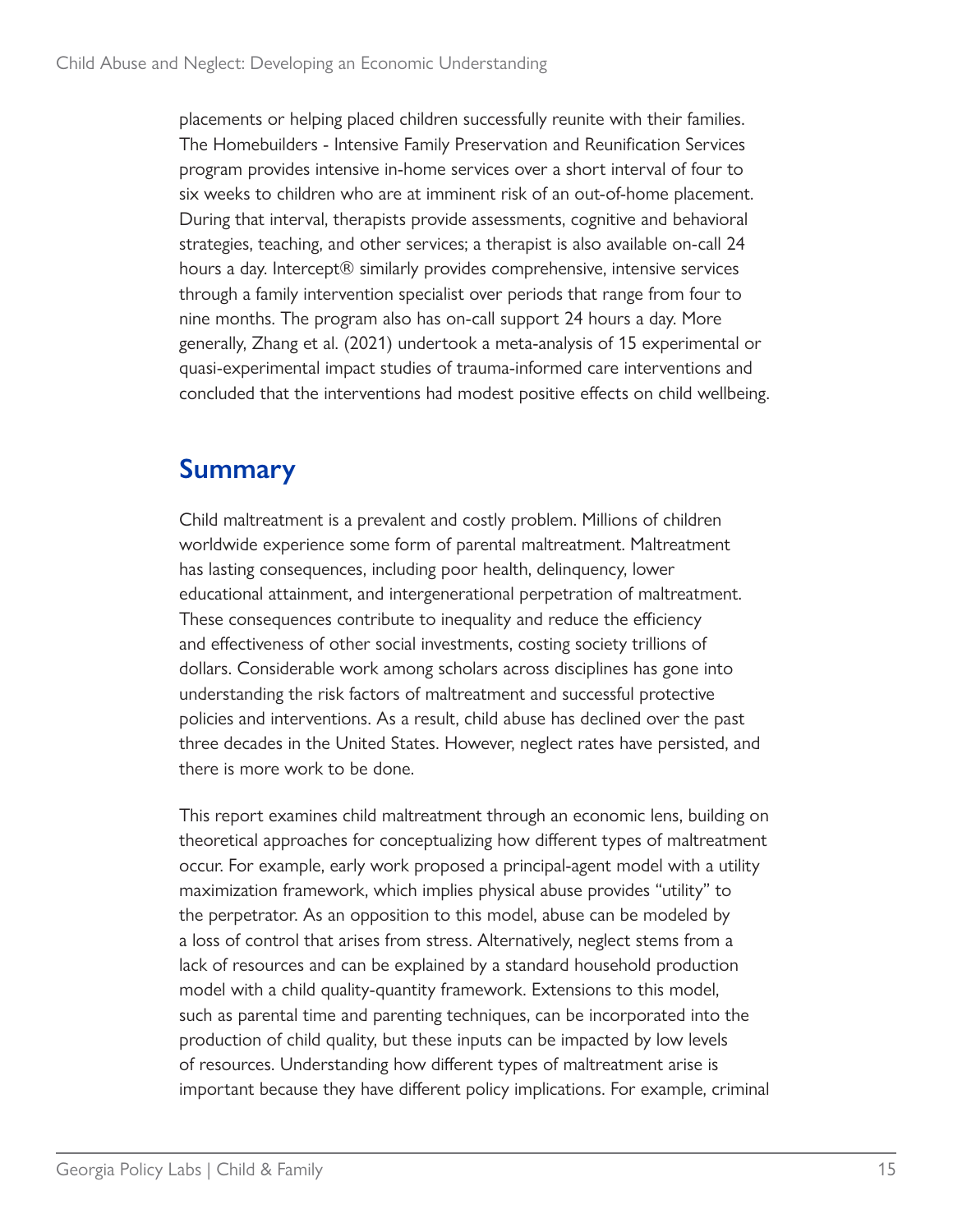charges for loving parents struggling to provide food and adequate shelter are unlikely to benefit the children. Alternatively, financial resources, like conditional cash transfers, might.

This report also provides researchers with an overview of available data sources, spotlighting the National Data Archive on Child Abuse and Neglect. Administrative data contain the universe of children that are reported to child welfare agencies and are used to examine trends, risk factors, and policy impacts on child maltreatment. In addition, these data can be used to understand the administrative processes that take place as a referral becomes a substantiated report. Researchers using these data should be mindful that the incidence of maltreatment is a function of actual maltreatment and the reporting process, which varies substantially across states. Alternatively, survey data provide self-reported accounts of maltreatment in addition to rich covariates. These data can be used to measure actual incidences of maltreatment and family-level risk factors. Longitudinal surveys and linked administrative data have the benefit of providing outcomes, such as educational attainment and criminal activity, which are advantageous in investigating the developmental consequences of maltreatment. Finally, this report reviews evidence on risk factors and promising interventions. Parent or caregiver factors, such as substance abuse, history of being abused, and depression, are the strongest predictors of child maltreatment, and family factors, such as poverty, are moderately strong predictors of child maltreatment. Two key components of promising interventions include regular, home visits and targeted, trauma-informed services.

Future research has two main directions for economists. First, Bullinger et al. (2020) call attention to the persistent neglect victimization rate and urge researchers to investigate mechanisms of neglect so that policy can be better informed. In general, more causal evidence is needed to better understand the incidence of maltreatment and effective policies. Some of the casual analyses are limited by the lack of available data, so longitudinal and linked data are needed. Second, in light of the COVID-19 pandemic—with stay-at-home orders and school closures and the increased awareness of racial inequalities, especially in the child welfare system—many researchers have started investigating the role mandatory reporters play in detecting child maltreatment. Mandatory reporter legislation will undoubtedly remain a focus for research, as the findings have policy-relevant and feasible implications. For example, modifying mandatory reporter and training requirements is relatively simple compared to subsidized, universal day care. Child welfare, with a particular focus on child maltreatment, is a growing body of research among economists. With increased diversity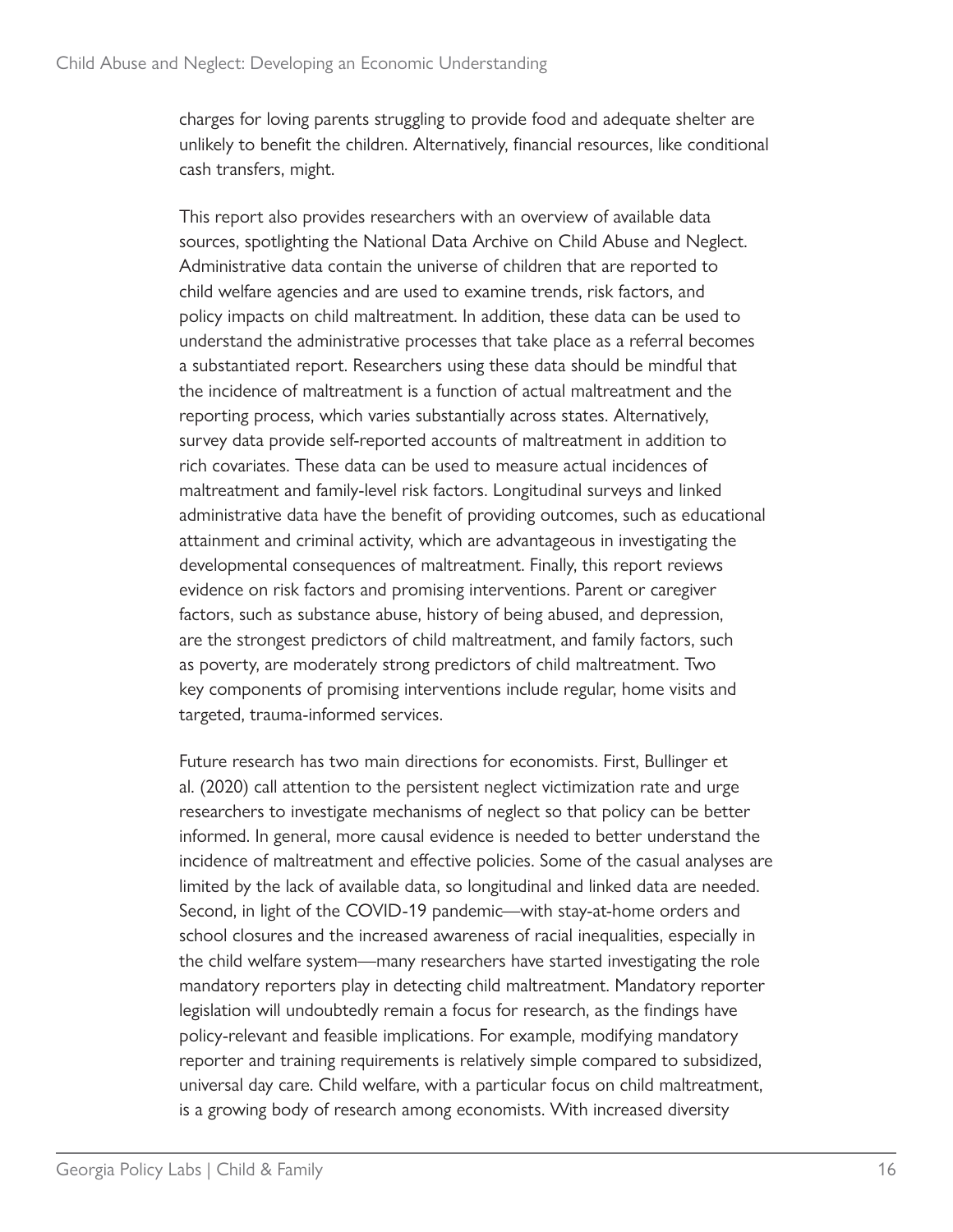in scholars, data, and approaches, we can address many of the shortcomings discussed in this report to ensure all children grow up in a safe and loving household.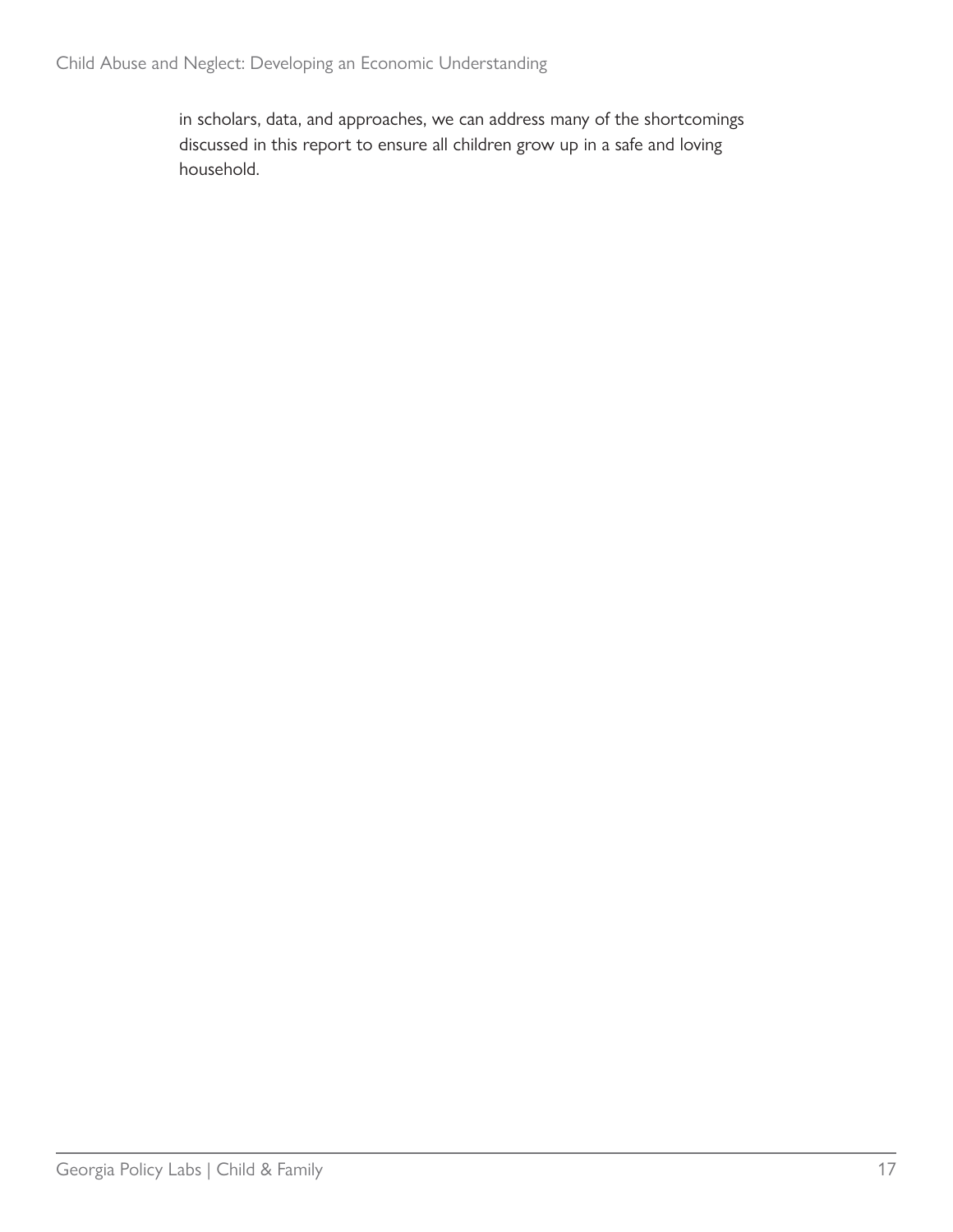## **Acknowledgments**

This report has benefitted from the valuable comments of Professor Klaus F. Zimmermann, other editors of the *Handbook of Labor, Human Resources and Population Economics*, and anonymous referees. The authors have no conflicts of interest to declare. The authors are responsible for all errors, omissions, and opinions.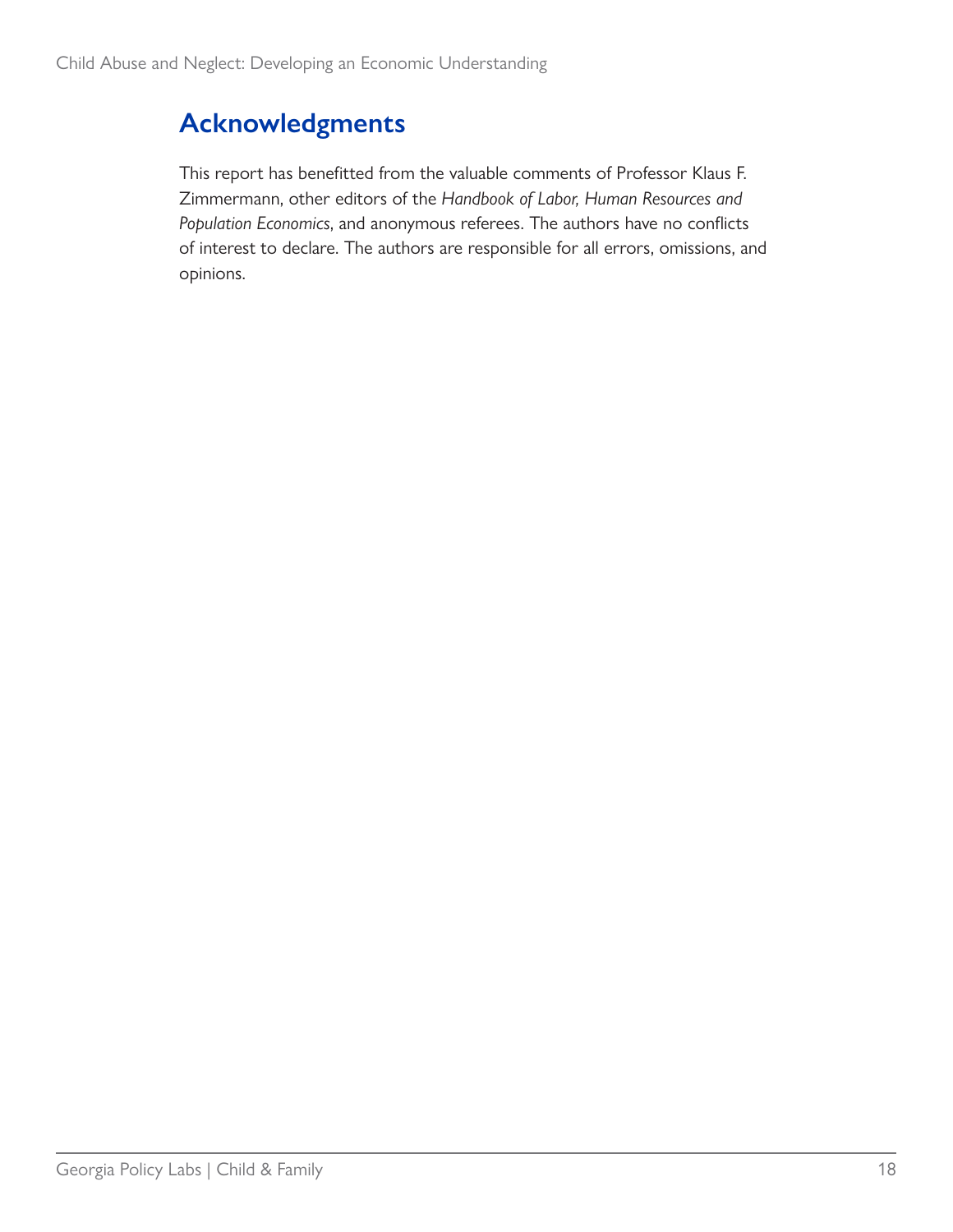### **References**

- Abt Associates. (2022). *Title IV-E prevention services clearinghouse.* [https://](https://preventionservices.abtsites.com/) [preventionservices.abtsites.com/.](https://preventionservices.abtsites.com/)
- Akabayashi, H. (2006). An equilibrium model of child maltreatment. *Journal of Economic Dynamics & Control, 30*, 993-1025. doi:10.1016/j. jedc.2005.03.010
- Baron, E. J., Goldstein, E., & Wallace, C. (2020). Suffering in silence: How COVID-19 school closures inhibit the reporting of child maltreatment. *Journal of Public Economics, 190*, 104258. doi:10.1016/j. jpubeco.2020.104258
- Baumrind, D. (1994). The social context of child maltreatment. *Family Relations, 43*, 360-368. doi:10.2307/585365
- Belsky, J. (1980). Child maltreatment: An ecological integration. *American Psychologist, 35*, 320-335. doi:10.1037/0003-066X.35.4.320
- Berger, L., & Waldfogel, J. (2011). *Economic determinants and consequences of child maltreatment.* Organization for Economic Co-operation and Development. doi:10.1787/5kgf09zj7h9t-en
- Brooks-Gunn, J., Schneider, W., & Waldfogel, J. (2013). The Great Recession and the risk for child maltreatment. *Child Abuse & Neglect, 37*(10), 721–729. doi:10.1016/j.chiabu.2013.08.004
- Bullinger, L. R., Feely, M., Raissian, K. M., & Schneider, W. (2020). Heed neglect, disrupt child maltreatment: A call to action for researchers. *International Journal on Child Maltreatment: Research, Policy and Practice, 3*(1), 93–104. doi:10.1007/s42448-019-00026-5
- Bullinger, L. R., Lindo, J. M., & Schaller, J. (2021). Economic determinants of child maltreatment. In A. Marciano & G. B. Ramello (Eds.), *Encyclopedia of Law and Economics*. Springer, New York. doi:10.1007/978-1-4614- 7883-6\_583-2
- Bullinger, L. R., Raissian, K., & Schneider, W. (2021). The power of the future: Intergenerational income mobility and child maltreatment in the United States. *Child Abuse & Neglect*. doi:10.1016/j.chiabu.2021.105175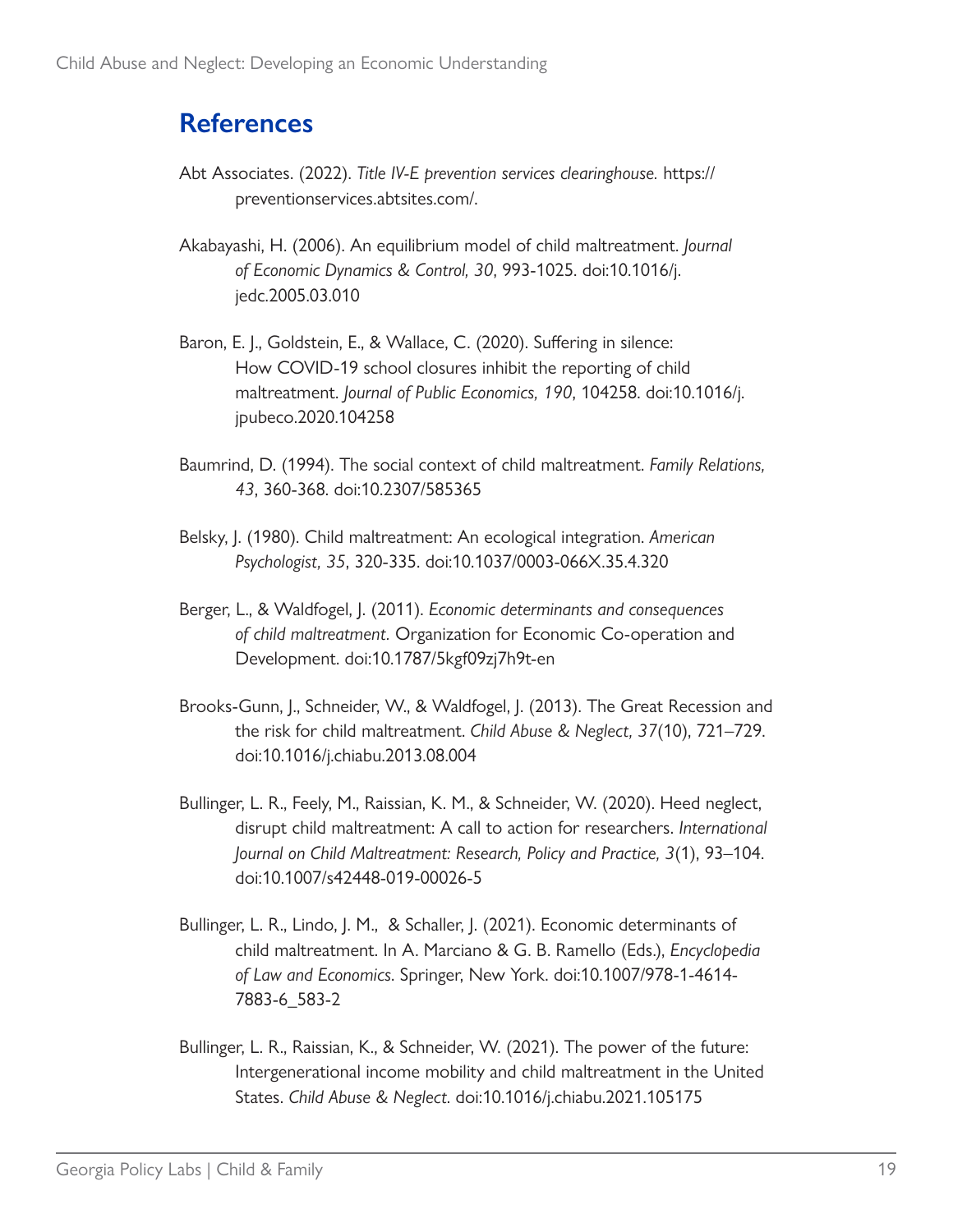- Cabrera-Hernandez, F., & Padilla-Romo, M. (2020). Hidden Violence: How COVID-19 School Closures Reduced the Reporting of Child maltreatment. *Working Paper*.
- Card, D., & Dahl, G. (2011). Family violence and football: The effect of unexpected emotional cues on violent behavior. *Quarterly Journal of Economics, 126*(1), 103–143. doi:10.1093/qje/qjr001
- Child Welfare Information Gateway. (2019). *Definitions of child abuse and neglect.* U.S. Department of Health and Human Services, Washington.
- Child Welfare Information Gateway. (2022). *Risk factors that contribute to child abuse and neglect.* U.S. Department of Health and Human Services, Washington. [childwelfare.gov/topics/can/factors](https://www.childwelfare.gov/topics/can/factors/)
- Cobb-Clark, D., Salamanca, N., & Zhu, A. (2019). Parenting style as an investment in human development. *Journal of Population Economics, 32*(4)*,* 1315–1352. doi:10.1007/s00148-018-0703-2
- Esposito, T., Trocmé, N., Fallon, B., Delaye, A., Caldwell, H., & Doucet, M. (2020). *Canadian Child welfare Administrative Data Knowledge Exchange Summary Report.* Public Health Agency of Canada.
- Finkelhor, D., Saito, K., & Jones, L. (2018). *Updated trends in child maltreatment, 2016.* Crimes against Children Research Center. [http://unh.edu/ccrc/pdf/](http://unh.edu/ccrc/pdf/Updated%20trends%202016.pdf) [Updated%20trends%202016.pdf](http://unh.edu/ccrc/pdf/Updated%20trends%202016.pdf)
- Fitzpatrick, M., Benson, C., & Bondurant, S. (2020) *Beyond reading, writing, and arithmetic: The role of teachers and schools in reporting child maltreatment.* Working Paper No. 27033. National Bureau of Economic Research, Cambridge, MA.
- Garbarino, J. (1977). The human ecology of child maltreatment: A conceptual model for research. *Journal of Marriage and Family, 39*, 721-735. doi:10.2307/350477
- Gilbert, R., Fluke, J., O'Donnell, M., Gonzalez-Izquierdo, A., Brownell, M., Gulliver, P., Janson, S., & Sidebotham, P. (2012). Child maltreatment: variation in trends and policies in six developed countries. *Lancet, 379*(9817), 758–772. doi:10.1016/S0140-6736(11)61087-8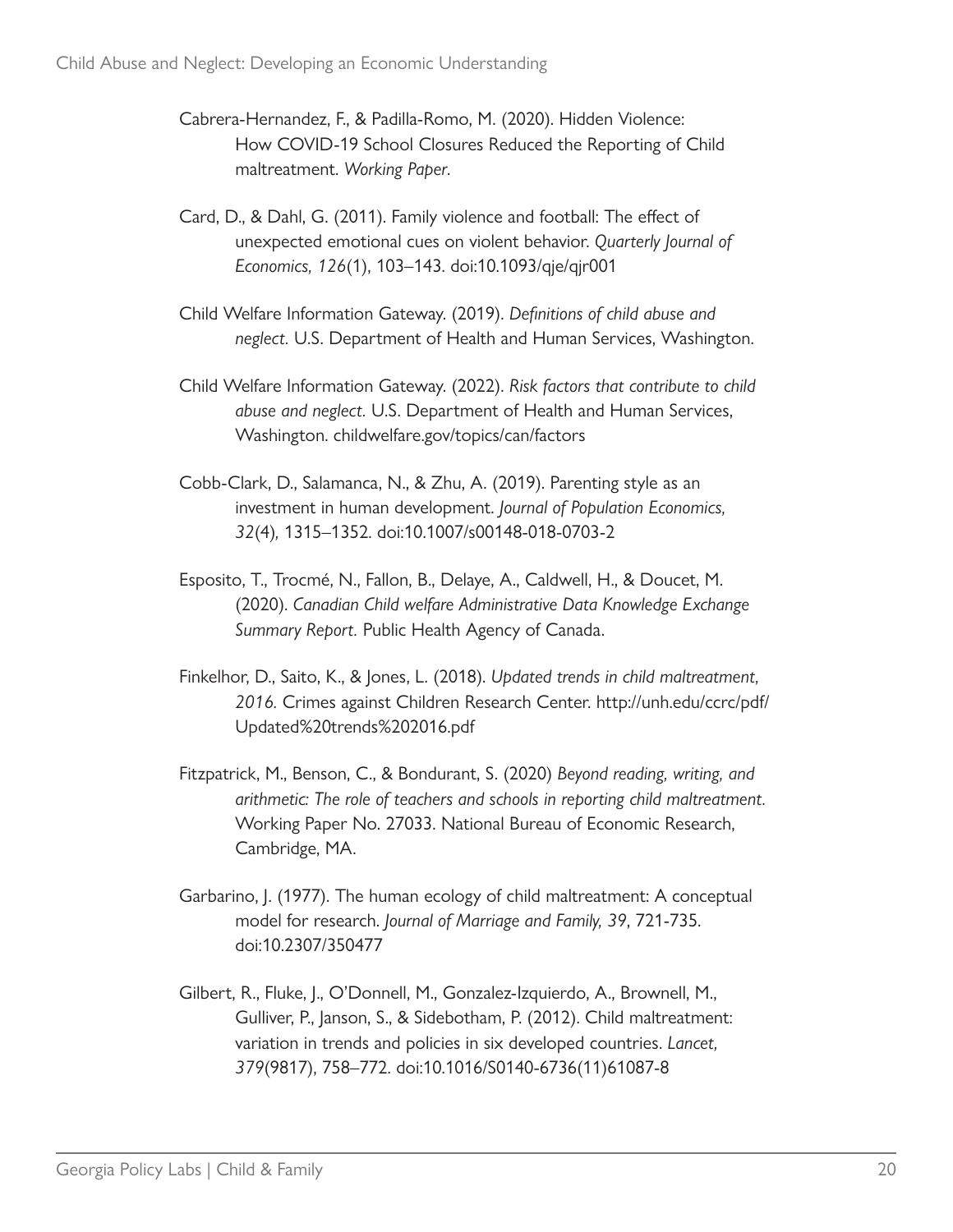- Gilbert, R., Widom, C., Browne, K., Fergusson, D., Webb, E., & Janson, S. (2009). Burden and consequences of child maltreatment in highincome countries. *Lancet, 373*(9657), 68–81. doi:10.1016/S0140- 6736(08)61706-7
- Gubbels, J., van der Put, C. E., & Assink, M. (2019). The effectiveness of parent training programs for child maltreatment and their components: A meta-analysis. *International Journal of Environmental Research and Public Health, 16*(13), 2404. doi:10.3390/ijerph16132404
- Hamby, S., Finkelhor, D., Turner, H., & Ormrod, R. (2010). The overlap of witnessing partner violence with child maltreatment and other victimizations in a nationally representative survey of youth. *Child Abuse & Neglect, 34*(10), 737–741. doi:10.1016/j.chiabu.2010.03.001
- Hillis, S., Mercy, J., Amobi, A., & Kress, H. (2016) Global prevalence of past-year violence against children: A systematic review and minimum estimates. *Pediatrics, 137*(3), e20154079. doi.org/10.1542/peds.2015-4079
- Finkelhor, D., Turner, H., Wormuth, B., Vanderminden, J., & Hamby, S. (2019). Corporal Punishment: Current Rates from a National Survey. *Journal of Child and Family Studies, 28*(7), 1991–1997. doi:10.1007/s10826-019- 01426-4
- Fletcher, J., & Schurer, S. (2017). Origins of Adulthood Personality: The Role of Adverse Childhood Experiences. *The B.E. Journal of Economic Analysis & Policy, 17*(2). doi:10.1515/bejeap-2015-0212
- Markowitz, S., & Grossman, M. (1998). Alcohol regulation and domestic violence towards children. *Contemporary Economic Policy, 16*(3), 309–320. doi:10.1111/j.1465-7287.1998.tb00521.x
- Mathews, B., & Kenny, M. (2008). Mandatory reporting legislation in the United States, Canada, and Australia: A cross-jurisdictional review of key features, differences, and issues. *Child Maltreatment, 13*(1), 50–63. doi:10.1177/1077559507310613
- National Research Council. (2014). *New Directions in Child Abuse and Neglect Research.* National Academies Press, Washington, DC. doi:10.17226/18331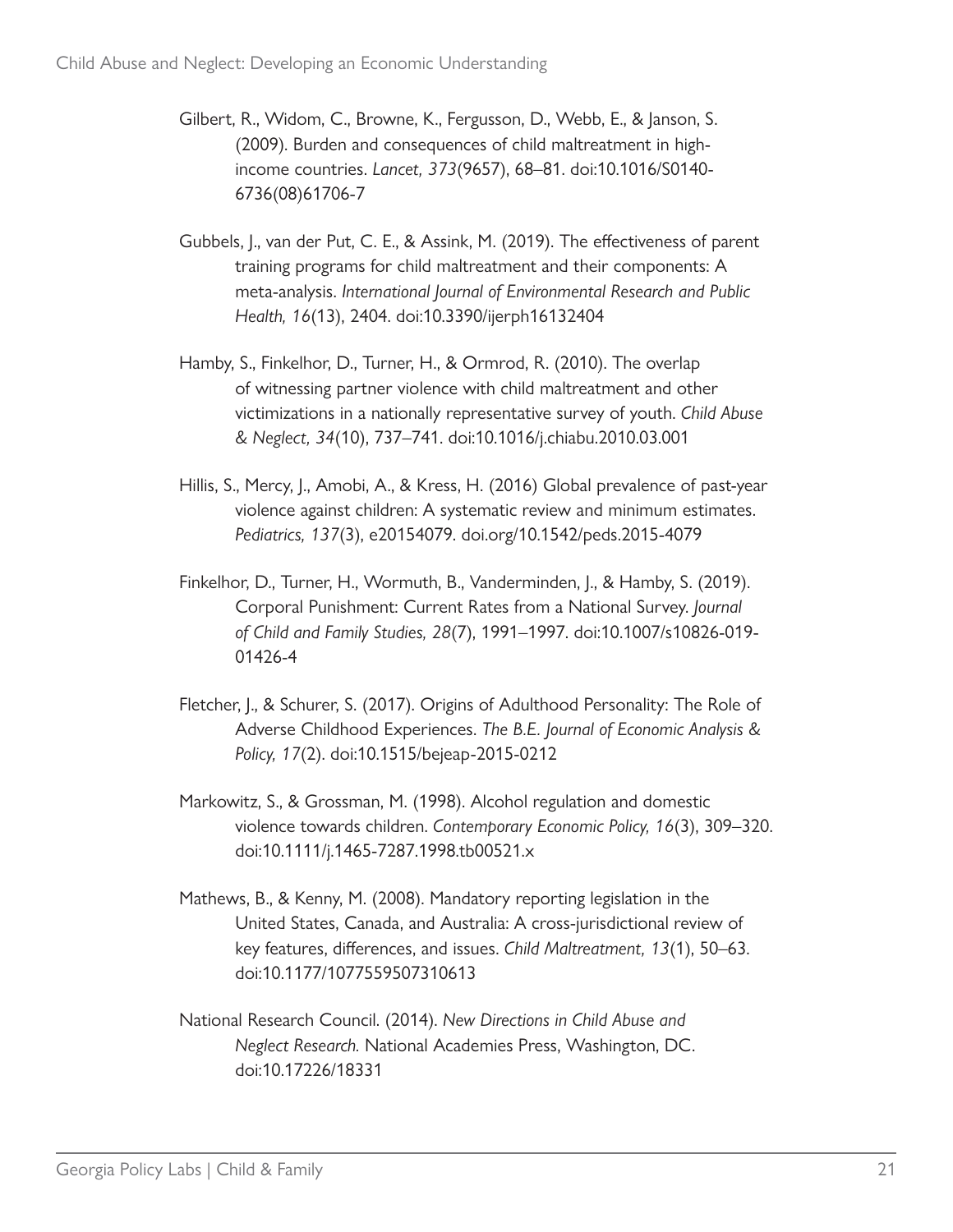- Paxson, C., & Waldfogel, J. (2002). Work, welfare, and child maltreatment. *Journal of Labor Economics, 20*(3), 435–474. doi:10.1086/339609
- Pecora, P., White, C., Jackson, L., & Wiggins, T. (2009). Mental health of current and former recipients of foster care: A review of recent studies in the USA. *Child & Family Social Work, 14*(2), 132–146. doi:10.1111/j.1365- 2206.2009.00618.x
- Peterson, C., Florence, C., & Klevens, J. (2018). The economic burden of child maltreatment in the United States, 2015. *Child Abuse & Neglect, 86*, 178–183. doi:10.1016/j.chiabu.2018.09.018
- Prettyman, A. (2021). *For the good of the kids: Three essays about the economics of child welfare* [Unpublished doctoral dissertation]. Georgia State University. [scholarworks.gsu.edu/aysps\\_dissertations/33](https://scholarworks.gsu.edu/aysps_dissertations/33)
- Putnam-Hornstein, E., Cederbaum, J., King, B., Eastman, A., & Trickett, P. (2015). A Population-Level and Longitudinal Study of Adolescent Mothers and Intergenerational Maltreatment. *American Journal of Epidemiology, 181*(7), 496–503. doi:10.1093/aje/kwu321
- Putnam-Hornstein, E., Needell, B., & Rhodes, A. (2013). Understanding risk and protective factors for child maltreatment: The value of integrated, population-based data. *Child Abuse & Neglect*, 37(2–3), 116–119. doi:10.1016/j.chiabu.2012.08.006
- Raissian, K., & Bullinger, L. (2017). Money matters: Does the minimum wage affect child maltreatment rates? *Children and Youth Services Review, 72*, 60–70. doi:10.1016/j.childyouth.2016.09.033
- Ryan, J., Jacob, B., Gross, M., Perron, B., Moore, A., & Ferguson, S. (2018). Early Exposure to Child maltreatment and Academic Outcomes. *Child Maltreatment, 23*(4), 365–375. doi:10.1177/1077559518786815
- Seiglie, C. (2004). Understanding child outcomes: An application to child abuse and neglect. *Review of Economics of the Household, 2*(2), 143–160. doi:10.1023/B:REHO.0000031611.38185.d3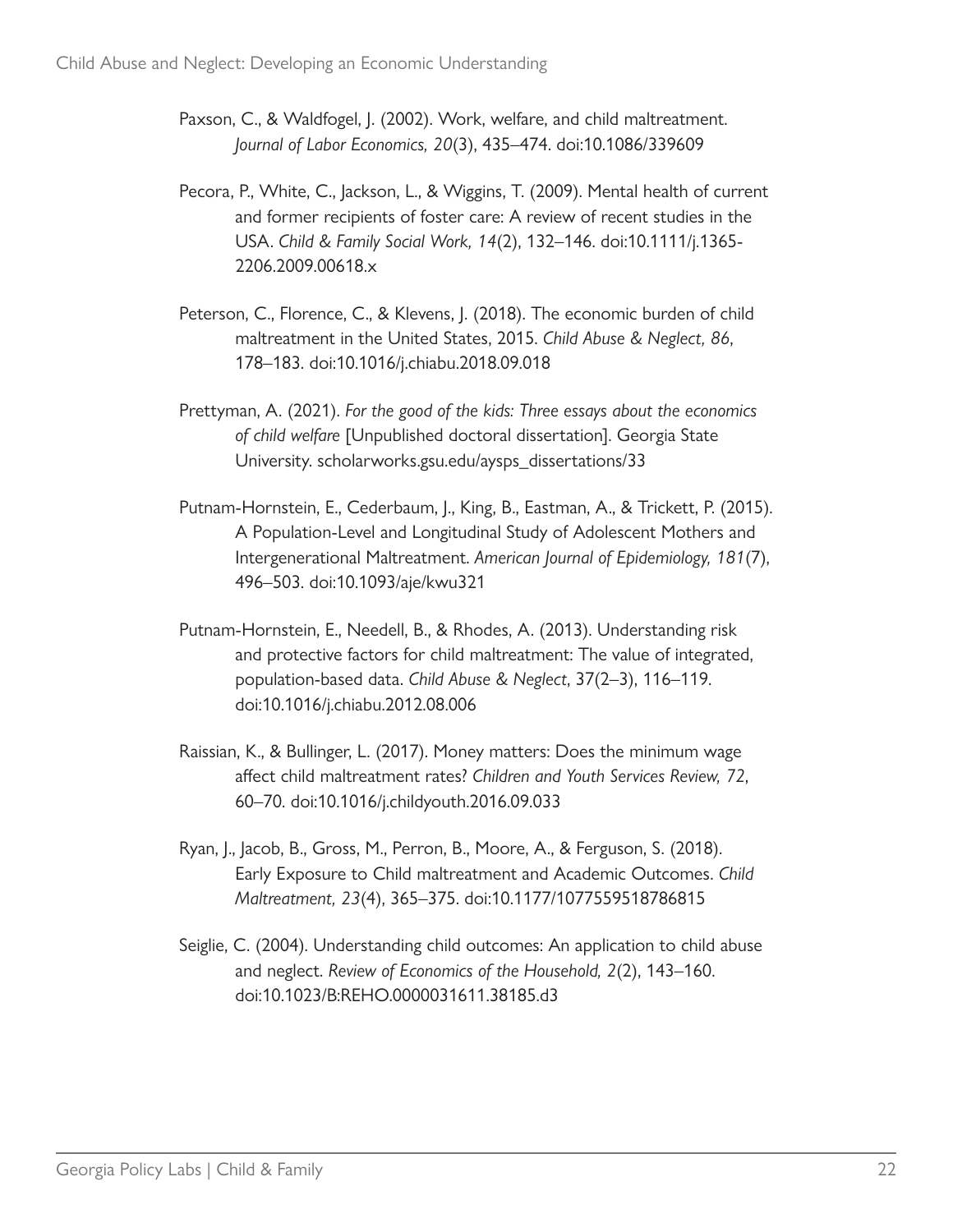- Stith, S., Liu, T., Davies, C., Boykin, E., Alder, M., Harris, J., Som, A., McPherson, M., & Dees, J. (2009). Risk factors in child maltreatment: A meta-analytic review of the literature. *Aggression and Violent Behavior, 14*(1), 13–29. doi:10.1016/j.avb.2006.03.006
- U.S. Children's Bureau. (2021). *Child maltreatment 2019.* [acf.hhs.gov/cb/](https://www.acf.hhs.gov/cb/research-data-technology/statistics-research/child-maltreatment) [research-data-technology/statistics-research/child-maltreatment](https://www.acf.hhs.gov/cb/research-data-technology/statistics-research/child-maltreatment)
- U.S. Substance Abuse and Mental Health Services Administration. (2014). *SAMHSA's concept of trauma and guidance for a trauma-informed approach.* store.samhsa.gov/sites/default/files/d7/priv/sma14-4884.pdf
- Warren, E., & Font, S. (2015). Housing insecurity, maternal stress, and child maltreatment: An application of the family stress model. *Social Service Review, 89*(1), 9–39. doi:10.1086/680043
- Weinberg, B. (2001). An incentive model of the effect of parental income on children. *Journal of Political Economy, 109*(2), 266–280. doi:10.1086/319556
- World Health Organization. (2020). *Child maltreatment.* [who.int/news-room/](https://www.who.int/news-room/fact-sheets/detail/child-maltreatment) [fact-sheets/detail/child-maltreatment](https://www.who.int/news-room/fact-sheets/detail/child-maltreatment)
- Zhang, S., Conner, A., Lim, Y., & Lefmann, T. (2021). Trauma-informed care for children involved with the child welfare system: A meta-analysis. *Child Abuse & Neglect, 122*, 105269. doi:10.1016/j.chiabu.2021.105296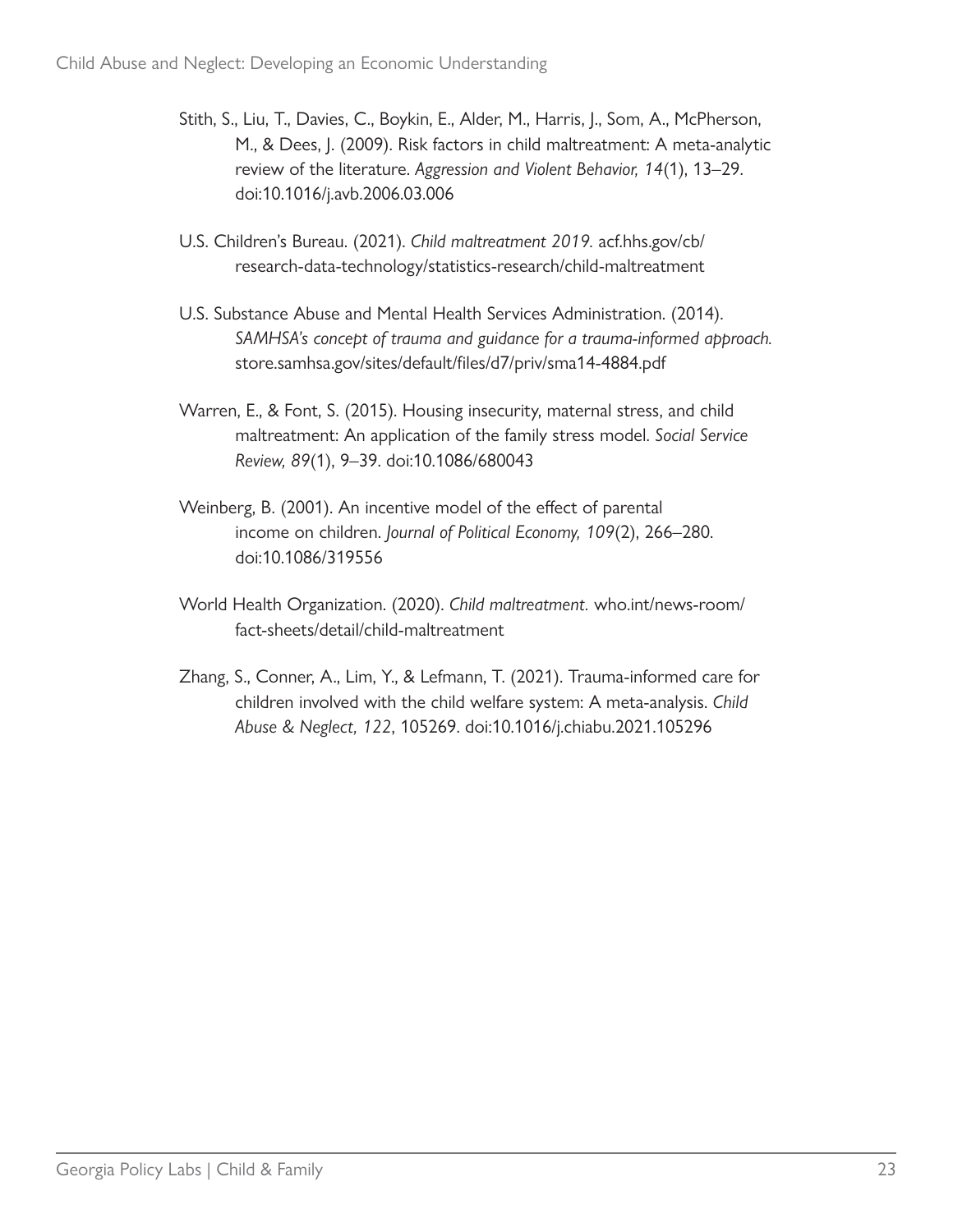## **About the Authors**

#### **Alexa Prettyman**

Alexa Prettyman is a research data analyst with the California Center for Population Research at the University of California, Los Angeles, where she works on research projects in economic history, labor economics, and demography. Her research interests are broadly related to labor and public economics with a focus on child welfare and education policy. She received her Ph.D. in economics in August 2021 from the Andrew Young School of Policy Studies at Georgia State University and served as a graduate research assistant in the Georgia Policy Labs.



#### **David C. Ribar**

David C. Ribar is the faculty director of the Child & Family Policy Lab and a professor of economics at Georgia State University. His research focuses on household economics, young people's transitions to adulthood, family dynamics, the causes and consequences of economic disadvantage, evaluating programs to alleviate disadvantage, and measuring and modeling well-being. He received his Ph.D. in economics from Brown University in 1991 and has previously held faculty positions at the University of Melbourne, the University of North Carolina at Greensboro, the George Washington University, and the Pennsylvania State University.